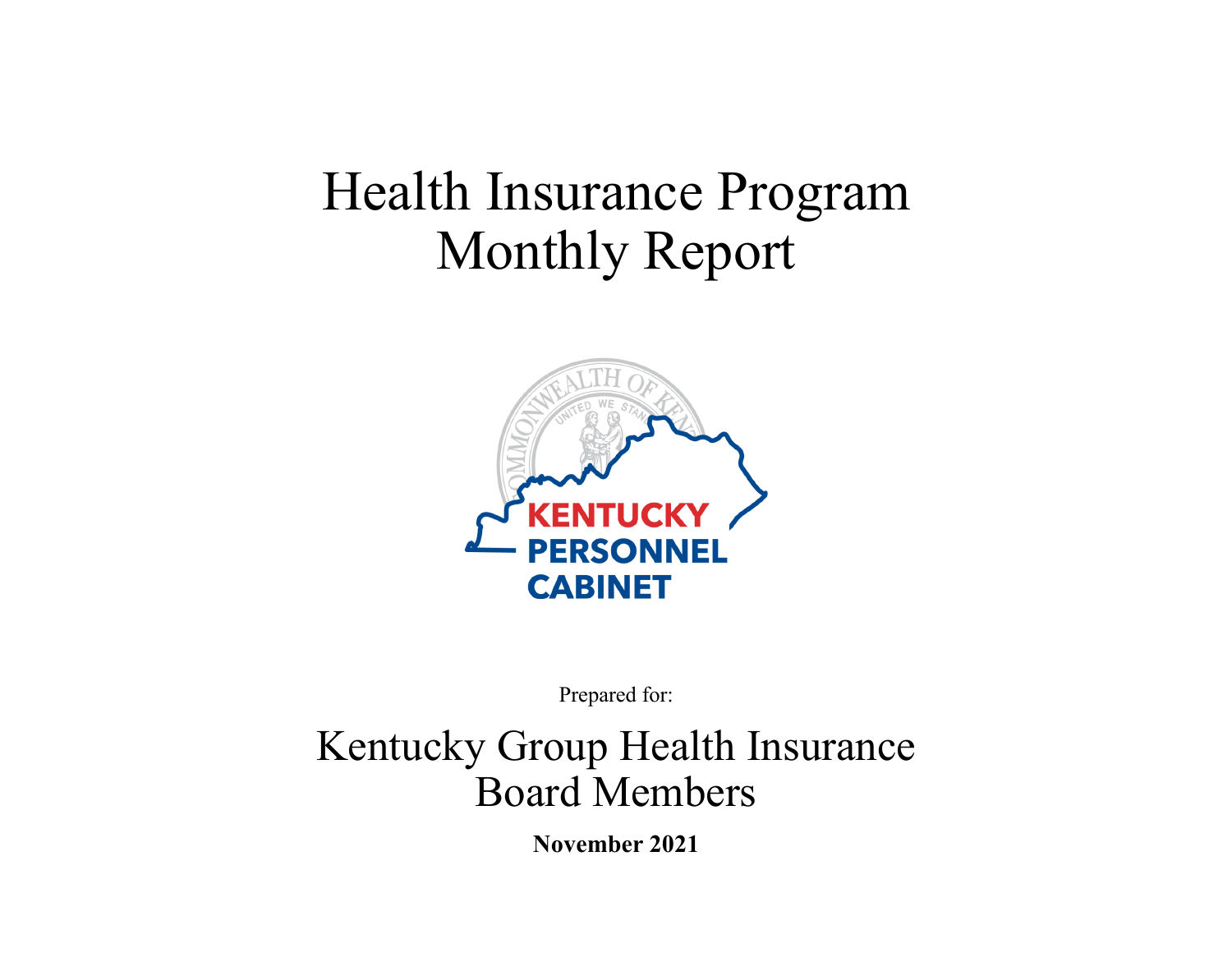#### **DASHBOARD REPORT: BASED ON INCURRED CLAIMS THROUGH JUNE 2021 Includes Projections for Incurred, but Not Yet Reported (IBNR)**

|                                                                                                                                                                                                                                                                                                                                  | <b>Enrollment</b>                                                                                                                                                     |                                                                                                                                                                                                                                          |                                                                                                                    |                                                                                                    |                                                                                                                                                                                                                                                                             | <b>High Cost Claimants</b>                                                                                                                                                                                                                |                                                                                                        |        |                                                                                                                                                                                          |                                                                                                                         |                                                                                                                                                              |                                                             | <b>Prescription Drug Programs</b>                                                      |                                                  |                         |
|----------------------------------------------------------------------------------------------------------------------------------------------------------------------------------------------------------------------------------------------------------------------------------------------------------------------------------|-----------------------------------------------------------------------------------------------------------------------------------------------------------------------|------------------------------------------------------------------------------------------------------------------------------------------------------------------------------------------------------------------------------------------|--------------------------------------------------------------------------------------------------------------------|----------------------------------------------------------------------------------------------------|-----------------------------------------------------------------------------------------------------------------------------------------------------------------------------------------------------------------------------------------------------------------------------|-------------------------------------------------------------------------------------------------------------------------------------------------------------------------------------------------------------------------------------------|--------------------------------------------------------------------------------------------------------|--------|------------------------------------------------------------------------------------------------------------------------------------------------------------------------------------------|-------------------------------------------------------------------------------------------------------------------------|--------------------------------------------------------------------------------------------------------------------------------------------------------------|-------------------------------------------------------------|----------------------------------------------------------------------------------------|--------------------------------------------------|-------------------------|
| Fact                                                                                                                                                                                                                                                                                                                             | Jul 2019 - Jun<br>2020                                                                                                                                                | Jul 2020 - Jun<br>2021                                                                                                                                                                                                                   |                                                                                                                    | % Change                                                                                           |                                                                                                                                                                                                                                                                             | Jul 2020-Jun 2021                                                                                                                                                                                                                         |                                                                                                        |        |                                                                                                                                                                                          | Fact                                                                                                                    |                                                                                                                                                              |                                                             | Jul 2019 -<br>Jun 2020                                                                 | Jul 2020<br>Jun 2021                             | $\frac{0}{0}$<br>Change |
| Employees Avg Med                                                                                                                                                                                                                                                                                                                | 142,773                                                                                                                                                               | 140,455                                                                                                                                                                                                                                  |                                                                                                                    | $-1.62%$                                                                                           |                                                                                                                                                                                                                                                                             | % of High Cost Patients                                                                                                                                                                                                                   |                                                                                                        |        | Mail Order                                                                                                                                                                               | Discount Off AWP % Rx<br>Scripts Generic Efficiency Rx                                                                  |                                                                                                                                                              |                                                             | 55.04%<br>98.31%                                                                       | 54.42%<br>98.64%                                 | $-1.13%$<br>0.33%       |
| Members Avg Med                                                                                                                                                                                                                                                                                                                  | 264,352                                                                                                                                                               | 262,415                                                                                                                                                                                                                                  |                                                                                                                    | $-0.73%$                                                                                           |                                                                                                                                                                                                                                                                             |                                                                                                                                                                                                                                           | 264,622                                                                                                | Retail |                                                                                                                                                                                          | Discount Off AWP % Rx                                                                                                   |                                                                                                                                                              |                                                             | 45.99%                                                                                 | 43.69%                                           | $-5.02\%$               |
| Family Size Avg                                                                                                                                                                                                                                                                                                                  | 1.9                                                                                                                                                                   | 1.9                                                                                                                                                                                                                                      |                                                                                                                    | 0.90%                                                                                              |                                                                                                                                                                                                                                                                             |                                                                                                                                                                                                                                           | 98%                                                                                                    |        |                                                                                                                                                                                          | Scripts Generic Efficiency Rx                                                                                           |                                                                                                                                                              |                                                             | 98.35%                                                                                 | 98.05%                                           | $-0.30%$                |
| Member Age Avg                                                                                                                                                                                                                                                                                                                   | 36.6                                                                                                                                                                  | 36.6                                                                                                                                                                                                                                     |                                                                                                                    | $-0.14%$                                                                                           |                                                                                                                                                                                                                                                                             |                                                                                                                                                                                                                                           |                                                                                                        | Total  |                                                                                                                                                                                          | Discount Off AWP % Rx                                                                                                   |                                                                                                                                                              |                                                             | 49.63%                                                                                 | 48.34%                                           | $-2.60%$                |
| <b>Net Incurred Claims Cost per Member</b>                                                                                                                                                                                                                                                                                       |                                                                                                                                                                       |                                                                                                                                                                                                                                          |                                                                                                                    |                                                                                                    | 6,372<br>2%                                                                                                                                                                                                                                                                 |                                                                                                                                                                                                                                           |                                                                                                        |        |                                                                                                                                                                                          | Scripts Generic Efficiency Rx<br>Scripts Maint Rx % Mail Order                                                          |                                                                                                                                                              |                                                             | 98.34%<br>27.79%                                                                       | 98.21%<br>31.24%                                 | $-0.14\%$<br>12.42%     |
| \$7,000                                                                                                                                                                                                                                                                                                                          |                                                                                                                                                                       | (PMPY Costs as Calculated at the end of each Quarter)<br>66.564                                                                                                                                                                          |                                                                                                                    | \$6.411                                                                                            | $S0.00 - $49.999.99$                                                                                                                                                                                                                                                        | over \$49,999.99                                                                                                                                                                                                                          |                                                                                                        |        |                                                                                                                                                                                          |                                                                                                                         |                                                                                                                                                              |                                                             | <b>Top 10 Clinical Conditions</b>                                                      |                                                  |                         |
| \$6.416<br>\$6,000<br>\$5.308<br>\$4,914<br>\$5,000<br>\$4.518<br>\$4,000<br>\$3,000<br>\$2,008<br>\$1.899<br>\$1.859<br>\$2,000<br>\$1,000<br>\$0<br>OTR 3 2019 OTR 4 2019 OTR 1 2020 OTR 2 2020 OTR 3 2020 OTR 4 2020 OTR 1 2021 OTR 2 2021<br>Net Pay PMPY Med and Rx {Cmpl<br><b>Allowed Claims Costs PMPY with Norms</b>    | \$1,959<br>Net Pay PMPY Med {Cmpl}                                                                                                                                    | \$4,791<br>\$4,519<br>\$2,169<br>\$2,045                                                                                                                                                                                                 | \$1,871<br>-Net Pay PMPY Rx {Cmpl}                                                                                 | \$4,291<br>\$2,119                                                                                 | % of Total Net Payments (Med<br>and $Rx$ )<br>44%<br>$\_50.00 - $49.999.99$                                                                                                                                                                                                 | 56%<br>over \$49,999.99                                                                                                                                                                                                                   |                                                                                                        |        | Arthropathies/Joint Disord NEC<br>Infections - Respiratory, NEC<br>Pregnancy without Delivery<br>Spinal/Back Disord, Low Back<br>Signs/Symptoms/Oth Cond, NEC<br>Chemotherapy Encounters | Respiratory Disord, NEC<br>Gastroint Disord, NEC<br>Coronary Artery Disease<br>Infections, NEC<br>Osteoarthritis<br>\$0 |                                                                                                                                                              | \$80                                                        | \$88.67<br>\$95.51<br>\$107.57<br>\$117.95<br>\$119.16<br>\$123.49<br>Net Pay PMPY Med | 49.16<br>152.98<br>\$185.04<br>\$160             | \$195.48<br>\$240       |
|                                                                                                                                                                                                                                                                                                                                  |                                                                                                                                                                       |                                                                                                                                                                                                                                          |                                                                                                                    |                                                                                                    |                                                                                                                                                                                                                                                                             | <b>Cost Drivers Support</b>                                                                                                                                                                                                               |                                                                                                        |        |                                                                                                                                                                                          |                                                                                                                         |                                                                                                                                                              |                                                             |                                                                                        | <b>Cost Drivers-Utilization and Price Trends</b> |                         |
| Allow Amt PMPY Med {Cmpl}<br>Allow Amt PMPY IP Acute {Cmpl}<br>Allow Amt PMPY OP Med {Cmpl}<br>Allow Amt PMPY OP Fac Med {Cmpl}<br>Allow Amt PMPY Office Med {Cmpl}<br>Allow Amt PMPY OP Lab {Cmpl}<br>Allow Amt PMPY OP Rad {Cmpl}<br>Out of Pocket PMPY Med {Cmpl}<br>Allow Amt PMPY Rx {Cmpl}<br>Out of Pocket PMPY Rx {Cmpl} | Jul 2019<br>Jun 2020<br>\$4,858.84<br>$$1,315.16$ \ $$1,325.76$<br>\$3,530.46<br>\$2,012.63<br>\$973.67<br>\$221.27<br>\$470.51<br>\$770.00<br>\$2,159.32<br>\$222.03 | Jul 2020<br>$\frac{0}{0}$<br>Jun 2021<br>Chang<br>\$5,235.02<br>8%<br>$1\%$<br>10%<br>\$3,899.00<br>\$2,236.13<br>11%<br>\$1,032.01<br>6%<br>29%<br>\$286.35<br>11%<br>\$521.61<br>\$845.82<br>10%<br>\$2,286.88<br>6%<br>5%<br>\$232.10 | Recent<br>US Norm<br>\$5,444.02<br>N/A<br>3,908.65<br>N/A<br>N/A<br>N/A<br>N/A<br>\$834.01<br>\$1,543.36<br>\$0.00 | Comp to<br>Norm<br>-3.99%<br>N/A<br>$-0.25%$<br>N/A<br>N/A<br>N/A<br>N/A<br>1.40%<br>32.51%<br>N/A | Fact<br>Allow Amt Per Day<br>Adm Acute<br>Days Per 1000 Adm<br>Acute<br>Allow Amt Per Visit<br>OP Fac Med<br>Visits Per 1000 OP<br>Fac Med<br>Allow Amt Per Visit<br>Office Med<br>Visits Per 1000 Offic<br>Med<br>Allow Amt Per Day<br>Supply Rx<br>Days Supply PMPY<br>Rx | <b>Jul 2020</b><br>Jul 2019<br>Jun 2020<br>Jun 2021<br>\$5,079.80 \$4,977.18<br>256.72<br>261.73<br>\$1,595.03 \$1,476.28<br>1,503.61<br>1,262.07<br>\$123.48<br>\$121.30<br>7,884.68<br>8,452.68<br>\$3.54<br>\$3.73<br>609.65<br>613.42 | $\frac{0}{0}$<br>Change<br>$-2.02%$<br>1.95%<br>$-7.45%$<br>19.14%<br>1.76%<br>7.20%<br>5.25%<br>0.62% |        | Days Per 1000<br>Adm Acut<br>$-8%$                                                                                                                                                       | Days Supply<br>PMPY Rx<br>$-4%$                                                                                         | <b>Allow Amt Per</b><br><b>Visi<mark>l</mark>s Per 1000 Office</b><br>Med<br>llow Amt Per Visit OP<br>Fac Med<br><b>Allow Amt Per Day</b><br>Adm Acute<br>0% | Supply Rx<br><b>Allow Amt Per Visit</b><br>Office Med<br>4% | Visits Per 1000 OP<br>Fac Med<br>12%<br>8%                                             | 16%                                              | 20%                     |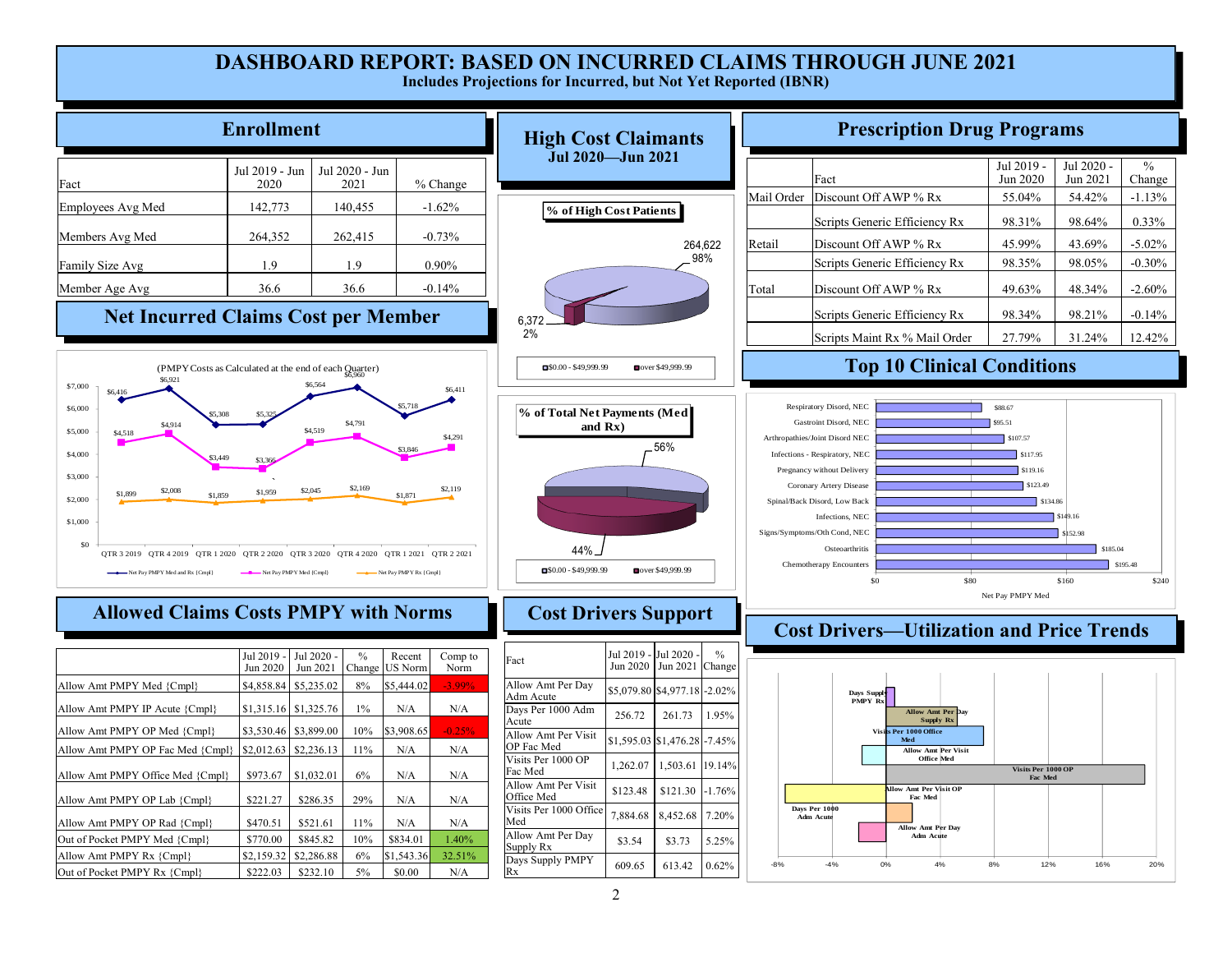## **Table of Contents**

Paid data as of: September 2021<br>Incurred data as of: June 2021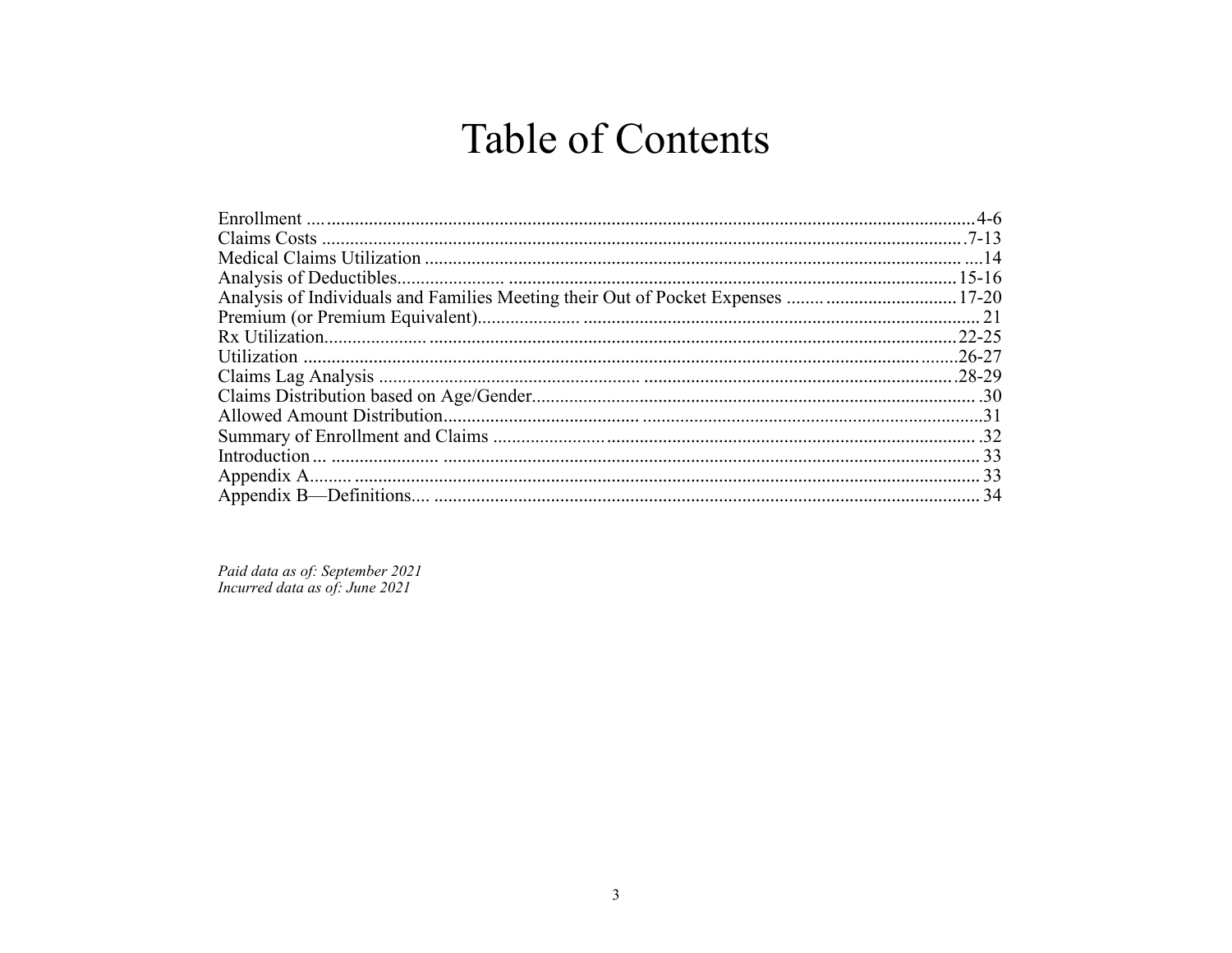## **Enrollment**

The following chart shows planholder enrollment (contracts) for 2014-2020 and monthly year-to-date for 2021. Enrollment will fluctuate on a monthly basis. (Approximately 7,000 Cross-Reference spouses in any given month are not included.)



The following chart shows member enrollment (covered lives) for 2014-2020 and monthly year-to-date for 2021. Enrollment will fluctuate on a monthly basis.

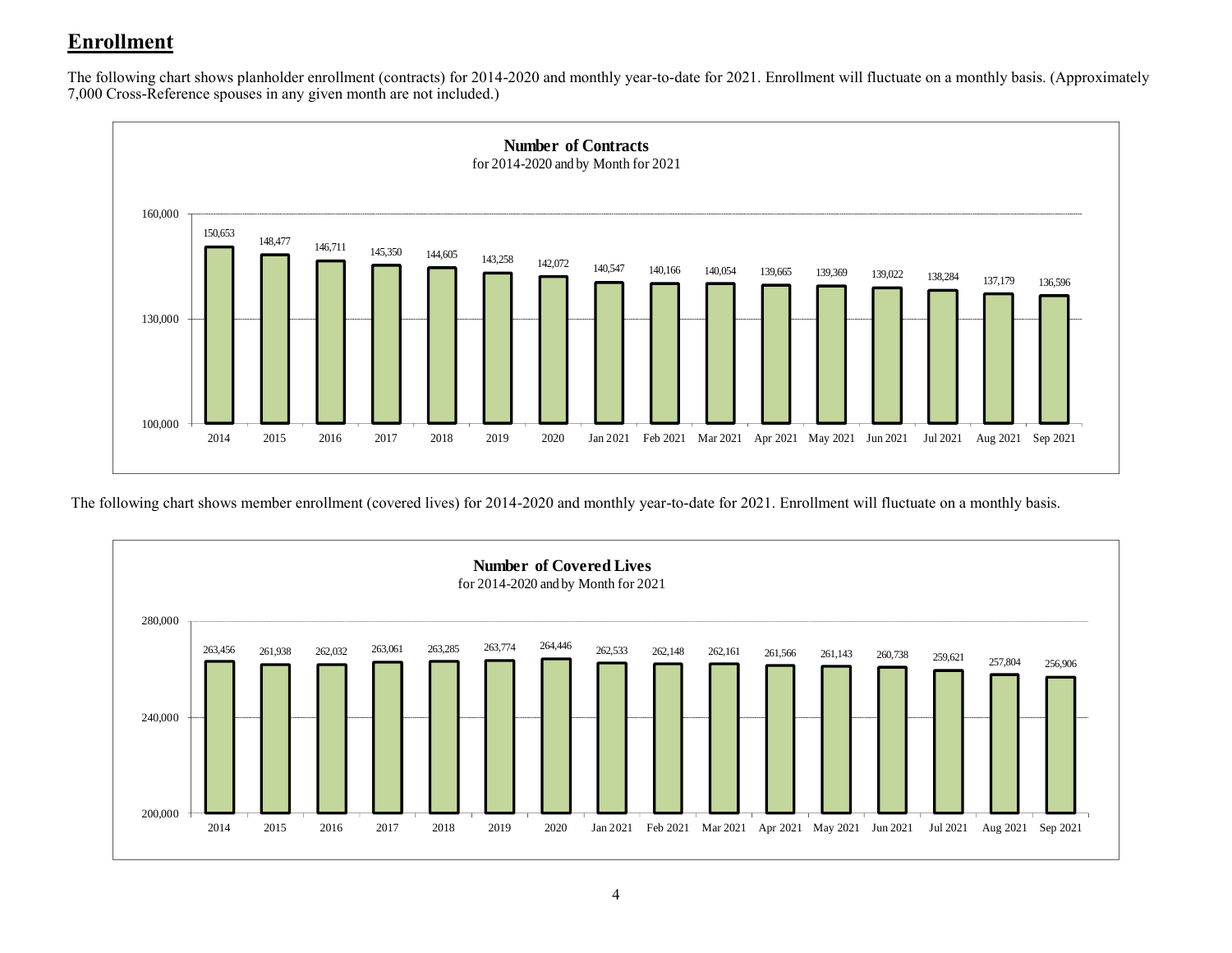#### **Enrollment** *(continued)*

The following graph shows the number of Cross-Reference Spouses for 2014-2020 and monthly year-to-date for 2021. The number of Cross-Reference Spouses will fluctuate on a monthly basis.

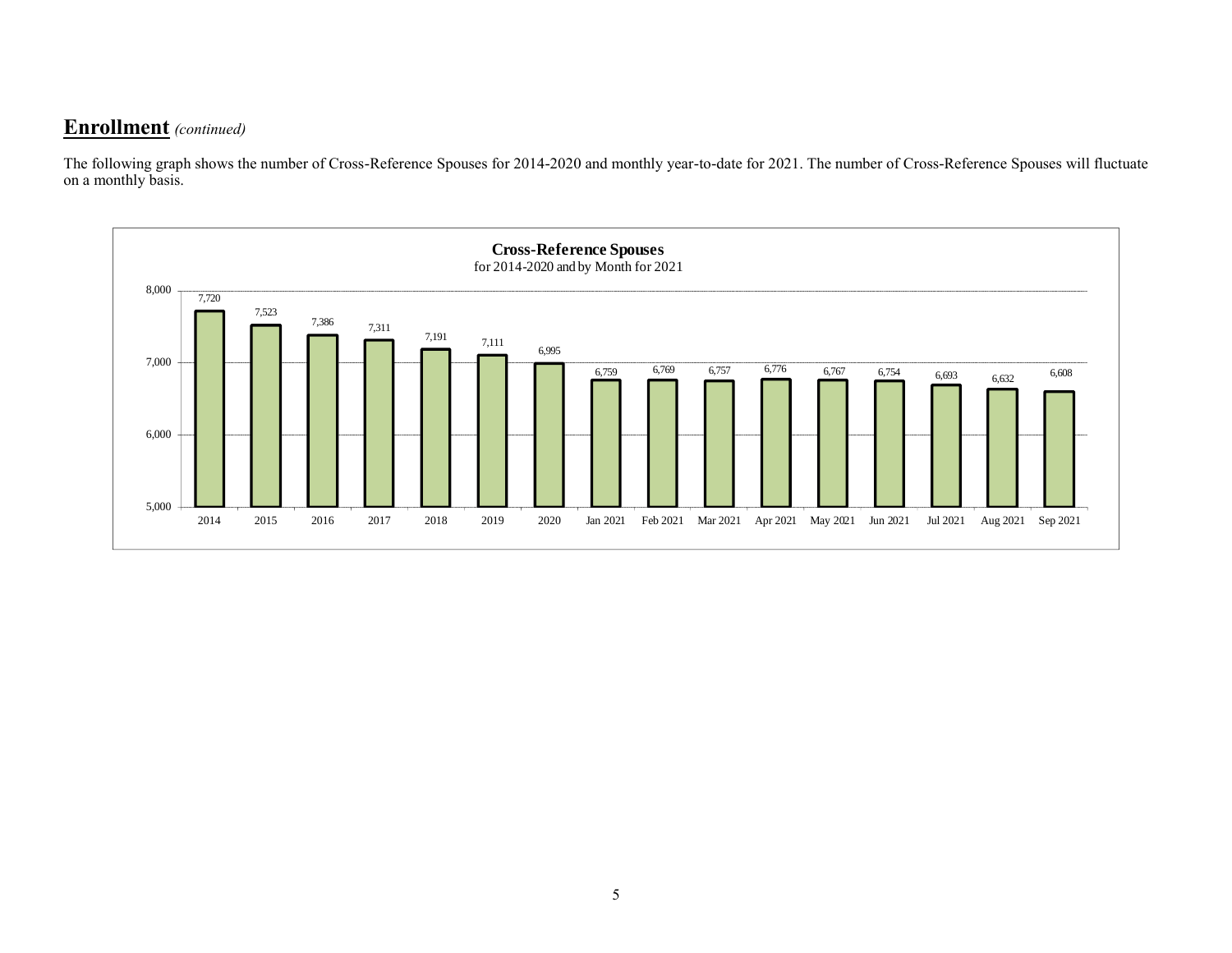#### **Enrollment** *(continued)*

The following charts show Planholder and Member enrollment by Group, Health Plan, and Coverage Level.



*\* Others include Cobra, Health Departments, KCTCS, Quasi/Local Governments, or Missing (unable to determine group).*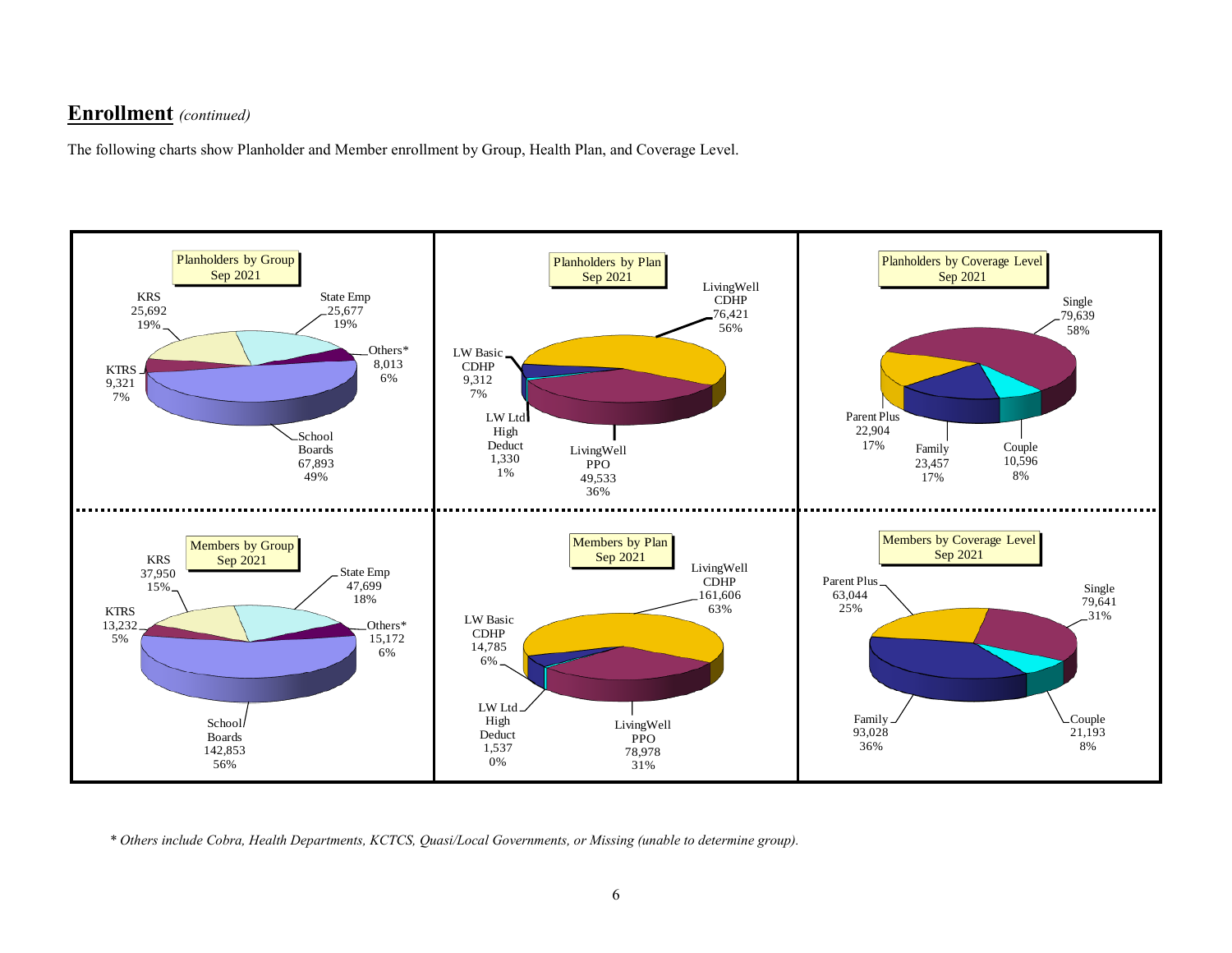#### **Claims Costs**

Claims costs include Incurred Medical and Pharmacy (Rx) Claims Cost for the most recent rolling year.

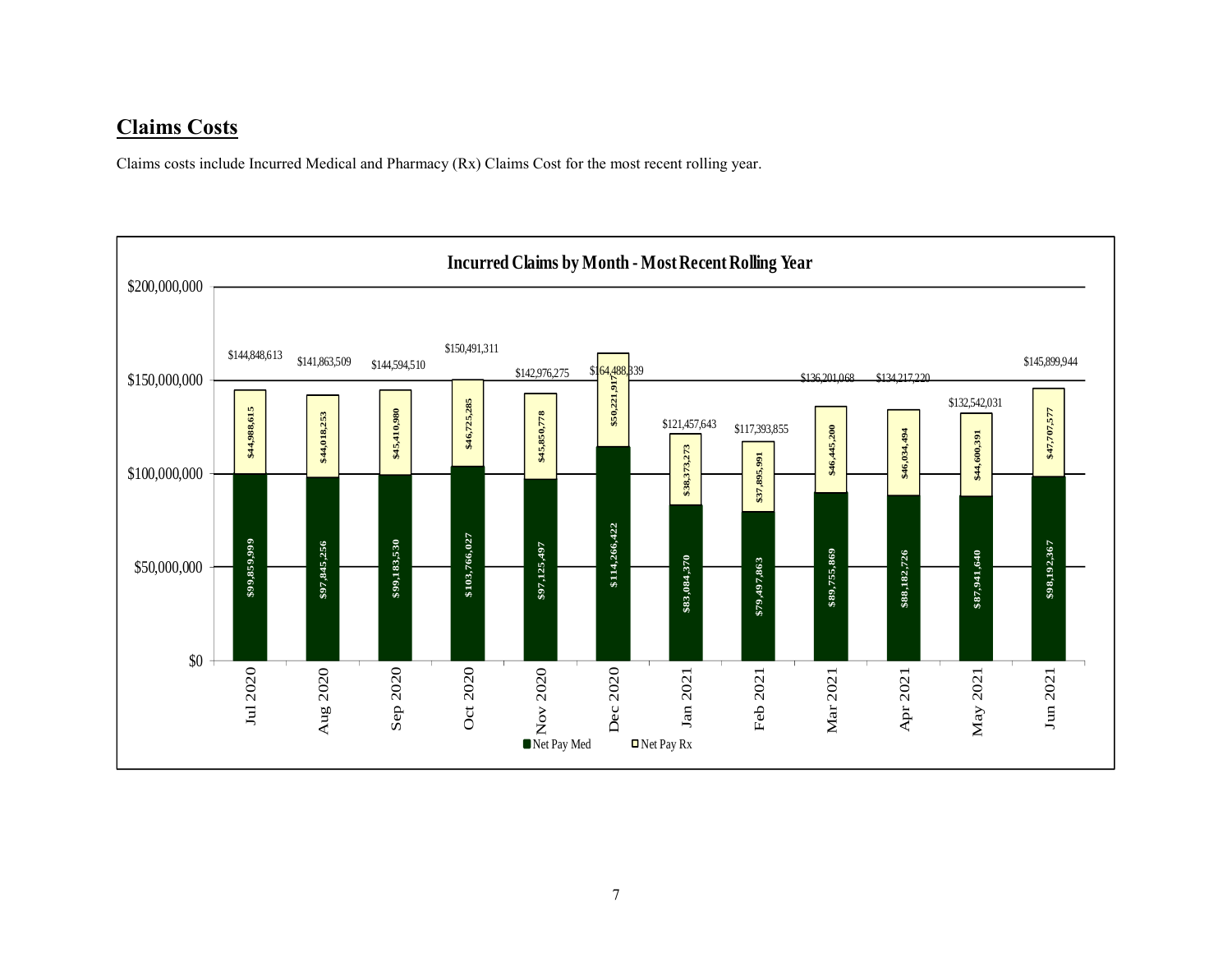The following table represents Incurred Medical Claims by Group for 2014-2020 and monthly year-to-date for 2021.

|                    |                      |               | <b>INCURRED MEDICAL CLAIMS BY GROUP</b> |                        |              |                 |
|--------------------|----------------------|---------------|-----------------------------------------|------------------------|--------------|-----------------|
| <b>Time Period</b> | <b>School Boards</b> | <b>KTRS</b>   | <b>KRS</b>                              | <b>State Employees</b> | Others*      | <b>Totals</b>   |
| 2014               | \$465,112,511        | \$121,029,097 | \$216,483,334                           | \$202,992,249          | \$80,366,825 | \$1,085,984,016 |
| 2015               | \$406,274,265        | \$100,740,841 | \$189,171,718                           | \$159,515,036          | \$62,699,633 | \$918,401,495   |
| 2016               | \$435,740,756        | \$101,146,437 | \$194,916,035                           | \$172,375,342          | \$59,493,914 | \$963,672,484   |
| 2017               | \$455,191,695        | \$95,513,039  | \$197,611,708                           | \$177,397,741          | \$61,172,947 | \$986,887,130   |
| 2018               | \$483,291,732        | \$99,732,631  | \$212,711,680                           | \$186,782,547          | \$65,084,385 | \$1,047,602,976 |
| 2019               | \$538,680,383        | \$104,179,515 | \$225,702,369                           | \$200,179,894          | \$71,291,243 | \$1,140,033,404 |
| 2020               | \$506,336,437        | \$95,196,383  | \$211,470,127                           | \$181,359,756          | \$70,531,664 | \$1,064,894,367 |
| Jan 2021           | \$39,220,391         | \$7,878,962   | \$16,217,510                            | \$13,690,229           | \$6,077,278  | \$83,084,370    |
| Feb 2021           | \$37,423,165         | \$7,083,287   | \$14,285,495                            | \$15,315,942           | \$5,389,975  | \$79,497,863    |
| Mar 2021           | \$42,207,147         | \$7,046,395   | \$18,599,558                            | \$16,371,704           | \$5,531,066  | \$89,755,869    |
| Apr 2021           | \$41,471,871         | \$7,209,273   | \$17,627,218                            | \$15,657,354           | \$6,217,011  | \$88,182,726    |
| May 2021           | \$41,225,836         | \$7,748,873   | \$16,696,676                            | \$16,455,998           | \$5,814,259  | \$87,941,640    |
| Jun 2021           | \$50,937,281         | \$7,422,304   | \$16,153,169                            | \$16,697,470           | \$6,982,144  | \$98,192,367    |

*\* Others include COBRA, Health Departments, KCTCS, Quasi/Local Governments, or Missing (unable to determine group).*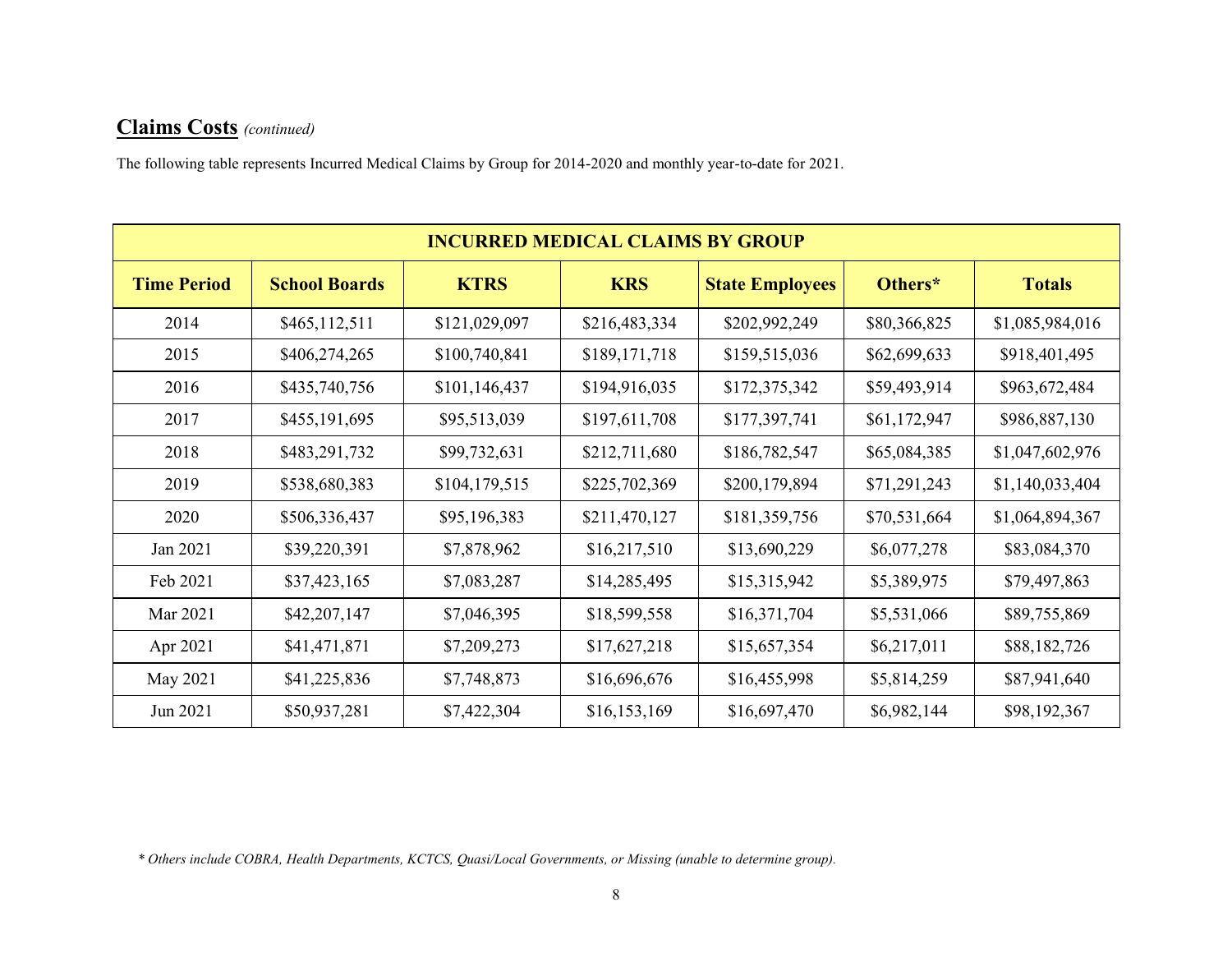The following table represents Incurred Pharmacy Claims by Group for 2014-2020 and monthly year-to-date for 2021.

|                    |                      |              | <b>INCURRED RX CLAIMS BY GROUP</b> |                        |              |               |
|--------------------|----------------------|--------------|------------------------------------|------------------------|--------------|---------------|
| <b>Time Period</b> | <b>School Boards</b> | <b>KTRS</b>  | <b>KRS</b>                         | <b>State Employees</b> | Others*      | <b>Totals</b> |
| 2014               | \$131,098,426        | \$43,053,078 | \$73,830,755                       | \$55,751,835           | \$20,884,223 | \$324,618,317 |
| 2015               | \$128,985,096        | \$42,244,335 | \$74,179,491                       | \$56,345,078           | \$21,644,747 | \$323,398,746 |
| 2016               | \$150,206,049        | \$44,006,471 | \$82,345,637                       | \$62,097,368           | \$23,887,655 | \$362,543,182 |
| 2017               | \$169,448,080        | \$46,569,409 | \$89,294,930                       | \$68,690,782           | \$25,682,152 | \$399,685,354 |
| 2018               | \$188,865,977        | \$48,505,632 | \$98,922,301                       | \$74,050,016           | \$28,077,054 | \$438,420,980 |
| 2019               | \$213,197,309        | \$50,389,789 | \$110,090,519                      | \$83,760,248           | \$31,881,007 | \$489,318,872 |
| 2020               | \$236,150,791        | \$52,174,591 | \$117,525,473                      | \$90,431,981           | \$34,636,917 | \$530,919,753 |
| Jan 2021           | \$17,114,563         | \$3,687,228  | \$8,566,563                        | \$6,553,256            | \$2,451,664  | \$38,373,273  |
| Feb 2021           | \$16,960,324         | \$3,478,374  | \$8,559,693                        | \$6,398,655            | \$2,498,944  | \$37,895,991  |
| Mar 2021           | \$20,848,730         | \$4,333,951  | \$10,236,269                       | \$7,919,366            | \$3,106,883  | \$46,445,200  |
| Apr 2021           | \$20,580,481         | \$4,105,843  | \$10,304,143                       | \$8,034,525            | \$3,009,503  | \$46,034,494  |
| May 2021           | \$20,269,609         | \$3,778,779  | \$9,841,725                        | \$7,703,188            | \$3,007,089  | \$44,600,391  |
| Jun 2021           | \$21,845,144         | \$4,377,268  | \$10,147,317                       | \$8,226,445            | \$3,111,403  | \$47,707,577  |

*\* Others include COBRA, Health Departments, KCTCS, Quasi/Local Governments, or Missing (unable to determine group).*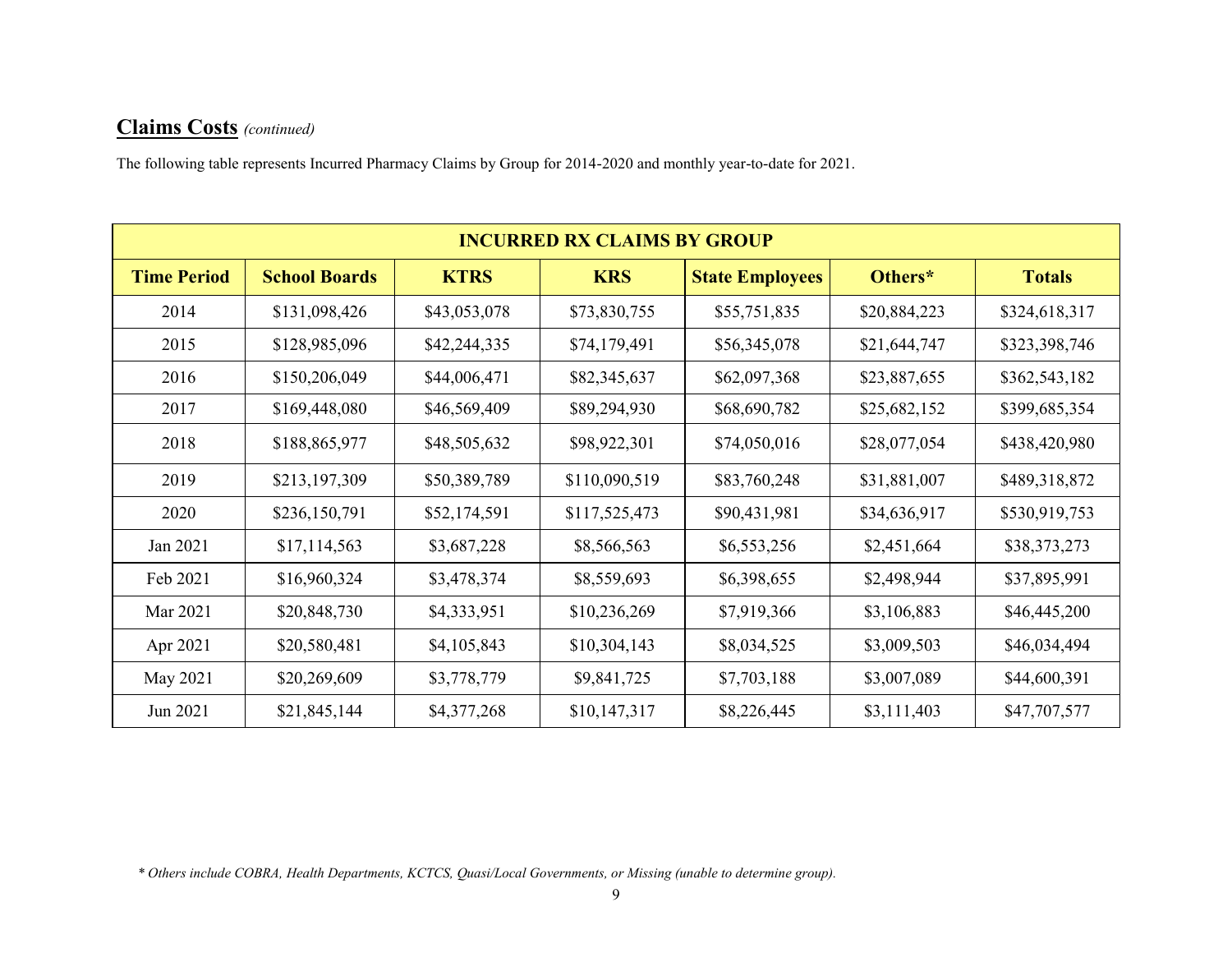The following table represents Incurred Medical Claims by Health Plan for 2014-2020 and monthly year-to-date for 2021.

|                    |                     |                                |                                 |                                  | <b>INCURRED MEDICAL CLAIMS BY PLAN</b> |                                             |             |                 |
|--------------------|---------------------|--------------------------------|---------------------------------|----------------------------------|----------------------------------------|---------------------------------------------|-------------|-----------------|
| <b>Time Period</b> | <b>Standard PPO</b> | <b>Standard</b><br><b>CDHP</b> | <b>LivingWell</b><br><b>PPO</b> | <b>LivingWell</b><br><b>CDHP</b> | <b>LivingWell</b><br><b>Basic CDHP</b> | <b>LW Limited</b><br><b>High Deductible</b> | Missing*    | <b>Total</b>    |
| 2014               | \$57,385,008        | \$46,095,825                   | \$598,724,084                   | \$375,470,631                    | \$0                                    | \$0                                         | \$8,215,648 | \$1,085,986,030 |
| 2015               | \$44,667,793        | \$42,933,513                   | \$448,976,661                   | \$376,288,350                    | \$0                                    | \$0                                         | \$8,215,648 | \$921,081,965   |
| 2016               | \$53,523,467        | \$48,589,204                   | \$446,510,072                   | \$408,115,361                    | \$0                                    | \$0                                         | \$6,842,661 | \$963,580,765   |
| 2017               | \$66,938,779        | \$30,774,775                   | \$411,835,314                   | \$472,036,290                    | \$11,960                               | \$0                                         | \$5,290,012 | \$986,887,130   |
| 2018               | \$85,772,056        | \$27,242,111                   | \$407,340,769                   | \$522,598,074                    | \$220,447                              | \$25,858                                    | \$4,403,662 | \$1,047,602,976 |
| 2019               | \$8,176             | \$1,393                        | \$447,892,002                   | \$643,995,485                    | \$29,905,849                           | \$13,650,952                                | \$4,579,546 | \$1,140,033,404 |
| 2020               | \$0                 | \$0                            | \$400,735,438                   | \$623,500,703                    | \$27,380,200                           | \$8,946,086                                 | \$4,331,940 | \$1,064,894,367 |
| Jan 2021           | \$0                 | \$0                            | \$31,941,578                    | \$47,680,507                     | \$1,790,076                            | \$667,301                                   | \$1,004,908 | \$83,084,370    |
| Feb 2021           | \$0                 | \$0                            | \$30,716,294                    | \$46,804,815                     | \$1,370,667                            | \$235,668                                   | \$370,419   | \$79,497,863    |
| Mar 2021           | \$0                 | \$0                            | \$34,121,892                    | \$52,772,779                     | \$2,178,051                            | \$336,758                                   | \$346,388   | \$89,755,869    |
| Apr 2021           | \$0                 | \$0                            | \$33,385,683                    | \$51,606,586                     | \$2,304,908                            | \$416,073                                   | \$469,477   | \$88,182,726    |
| May 2021           | \$0                 | \$0                            | \$34,286,416                    | \$50,507,609                     | \$2,114,909                            | \$594,349                                   | \$438,357   | \$87,941,640    |
| Jun 2021           | \$0                 | \$0                            | \$36,710,670                    | \$56,985,084                     | \$3,339,597                            | \$496,413                                   | \$660,603   | \$98,192,367    |

*\* Missing means the claims could not be tagged to a specific Health Plan.*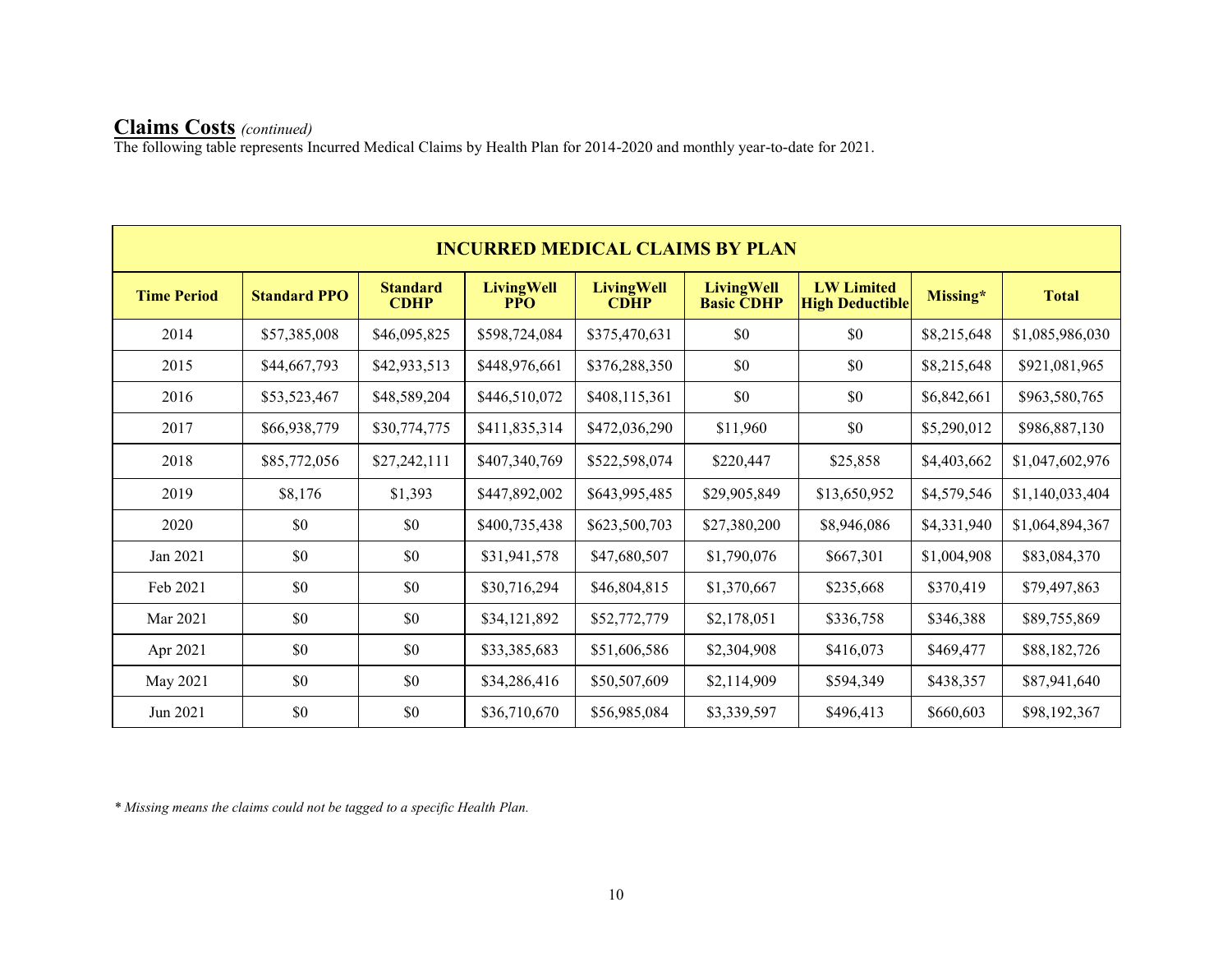The following table represents Incurred Pharmacy Claims by Health Plan for 2014-2020 and monthly year-to-date for 2021.

|                    |                     |                                | <b>INCURRED RX CLAIMS BY PLAN</b> |                                  |                                        |                                             |           |               |
|--------------------|---------------------|--------------------------------|-----------------------------------|----------------------------------|----------------------------------------|---------------------------------------------|-----------|---------------|
| <b>Time Period</b> | <b>Standard PPO</b> | <b>Standard</b><br><b>CDHP</b> | <b>LivingWell</b><br><b>PPO</b>   | <b>LivingWell</b><br><b>CDHP</b> | <b>LivingWell</b><br><b>Basic CDHP</b> | <b>LW Limited</b><br><b>High Deductible</b> | Missing** | <b>Total</b>  |
| 2014               | \$17,730,754        | \$5,829,739                    | \$217,764,345                     | \$82,940,511                     | \$0                                    | \$0                                         | \$352,968 | \$324,618,317 |
| 2015               | \$16,014,926        | \$6,904,578                    | \$201,586,203                     | \$98,816,804                     | \$0                                    | \$0                                         | \$76,235  | \$323,398,746 |
| 2016               | \$19,014,651        | \$7,491,440                    | \$216,158,709                     | \$119,656,922                    | \$0                                    | \$0                                         | \$210,122 | \$362,531,844 |
| 2017               | \$22,801,969        | \$4,760,588                    | \$217,240,015                     | \$154,801,085                    | \$0                                    | \$5                                         | \$81,691  | \$399,685,354 |
| 2018               | \$32,792,111        | \$5,129,223                    | \$220,318,919                     | \$180,122,408                    | \$0                                    | \$0                                         | \$58,319  | \$438,420,980 |
| 2019               | \$36,488            | \$329                          | \$249,541,542                     | \$231,042,925                    | \$5,468,820                            | \$2,961,407                                 | \$267,361 | \$489,318,872 |
| 2020               | \$0                 | \$0                            | \$268,842,250                     | \$253,962,123                    | \$6,034,241                            | \$1,961,912                                 | \$119,227 | \$530,919,753 |
| Jan 2021           | \$0                 | \$0                            | \$20,870,741                      | \$16,885,517                     | \$398,637                              | \$188,218                                   | \$30,161  | \$38,373,273  |
| Feb 2021           | \$0                 | \$0                            | \$19,724,156                      | \$17,662,303                     | \$407,571                              | \$53,450                                    | \$48,512  | \$37,895,991  |
| Mar 2021           | \$0                 | \$0                            | \$23,900,005                      | \$21,727,610                     | \$592,676                              | \$87,405                                    | \$137,503 | \$46,445,200  |
| Apr 2021           | \$0                 | \$0                            | \$23,136,706                      | \$22,255,454                     | \$485,690                              | \$66,365                                    | \$90,280  | \$46,034,494  |
| May 2021           | \$0                 | \$0                            | \$22,132,873                      | \$21,740,041                     | \$561,941                              | \$79,141                                    | \$86,395  | \$44,600,391  |
| Jun 2021           | \$0                 | \$0                            | \$23,014,430                      | \$23,861,543                     | \$631,991                              | \$99,606                                    | \$100,007 | \$47,707,577  |

*\*\*Missing means the claims could not be tagged to a specific Health Plan.*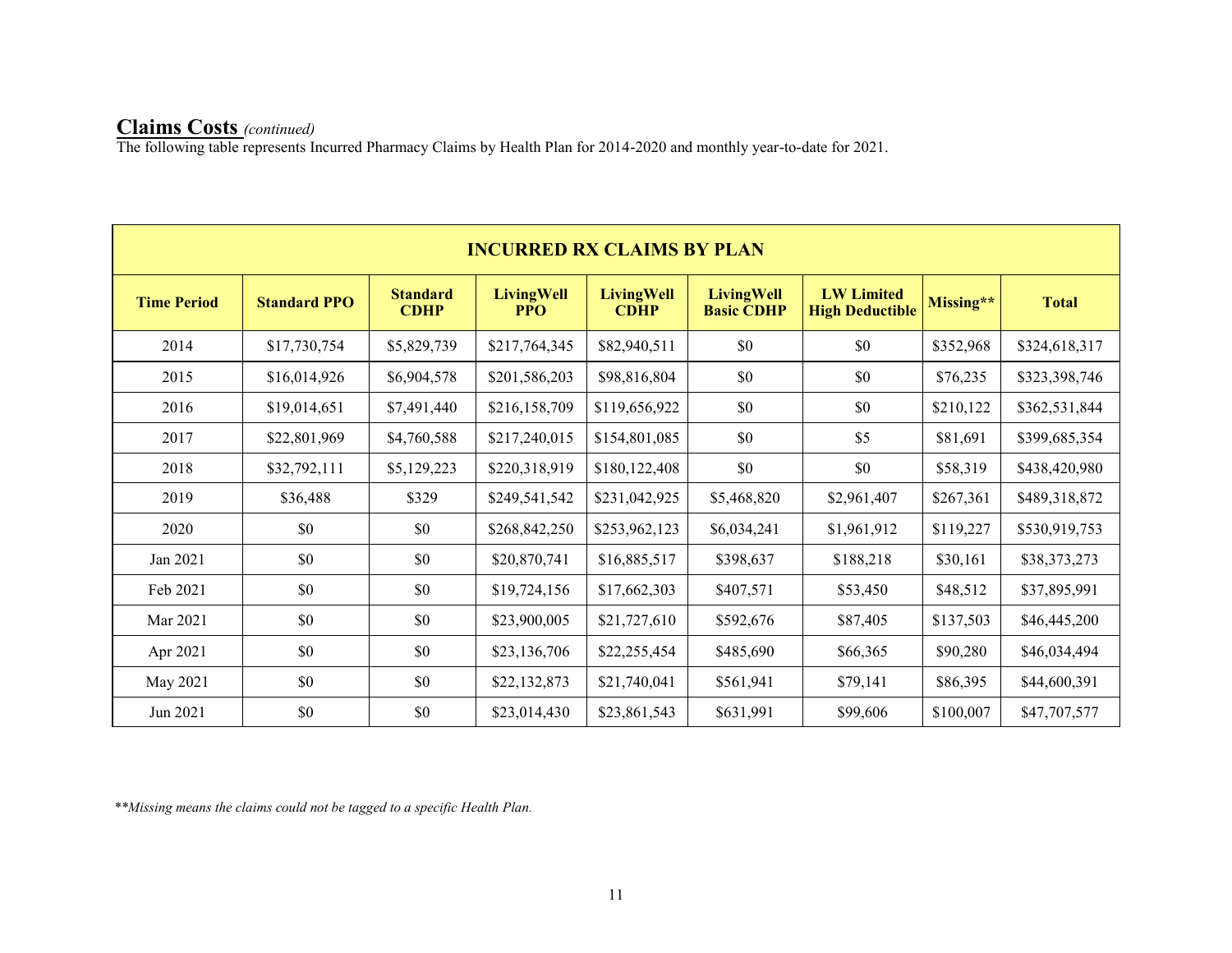The following represents Incurred Medical Claims by Coverage Level for 2014-2020 and monthly year-to-date for 2021.

|                    |               |               |                    | <b>INCURRED MEDICAL CLAIMS BY COVERAGE LEVEL</b> |             |                 |
|--------------------|---------------|---------------|--------------------|--------------------------------------------------|-------------|-----------------|
| <b>Time Period</b> | <b>Couple</b> | <b>Family</b> | <b>Parent Plus</b> | <b>Single</b>                                    | Unknown*    | <b>Total</b>    |
| 2014               | \$131,271,014 | \$239,094,807 | \$182,552,523      | \$524,850,024                                    | \$8,215,648 | \$1,085,984,016 |
| 2015               | \$113,343,648 | \$214,227,846 | \$156,724,117      | \$428,570,705                                    | \$5,535,178 | \$918,401,495   |
| 2016               | \$115,907,167 | \$234,282,281 | \$158,404,184      | \$449,972,099                                    | \$5,020,683 | \$963,586,414   |
| 2017               | \$125,249,301 | \$253,489,908 | \$160,158,807      | \$442,699,103                                    | \$5,290,012 | \$986,887,130   |
| 2018               | \$134,620,915 | \$270,273,357 | \$170,684,021      | \$467,621,020                                    | \$4,403,663 | \$1,047,602,976 |
| 2019               | \$144,995,861 | \$301,614,847 | \$195,641,977      | \$493,201,173                                    | \$4,579,546 | \$1,140,033,404 |
| 2020               | \$141,719,398 | \$285,344,816 | \$175,621,510      | \$457,876,560                                    | \$4,332,083 | \$1,064,894,367 |
| Jan 2021           | \$10,192,904  | \$21,785,689  | \$14,428,443       | \$35,672,426                                     | \$1,004,908 | \$83,084,370    |
| Feb 2021           | \$10,814,831  | \$22,298,027  | \$13,867,164       | \$32,147,423                                     | \$370,419   | \$79,497,863    |
| Mar 2021           | \$11,363,936  | \$24,337,710  | \$14,976,963       | \$38,730,872                                     | \$346,388   | \$89,755,869    |
| Apr 2021           | \$11,468,019  | \$23,604,714  | \$14,266,069       | \$38,374,448                                     | \$469,477   | \$88,182,726    |
| May 2021           | \$11,664,346  | \$23,124,382  | \$14,598,230       | \$38,116,324                                     | \$438,357   | \$87,941,640    |
| Jun 2021           | \$12,319,215  | \$25,123,506  | \$16,824,539       | \$43,264,505                                     | \$660,603   | \$98,192,367    |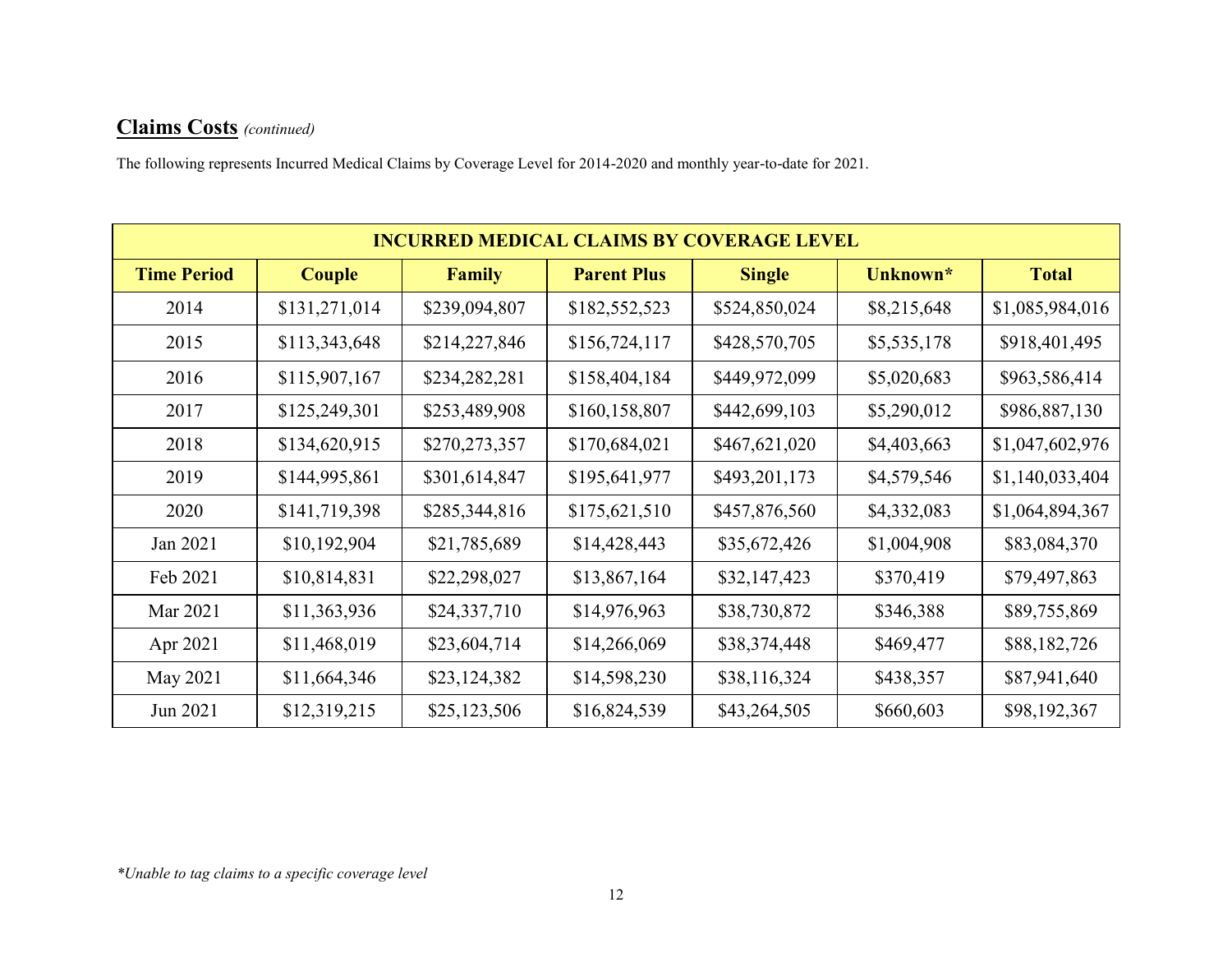The following represents Incurred Pharmacy Claims by Coverage Level for 2014-2020 and monthly year-to-date for 2021.

|                    |              |               |                    | <b>INCURRED RX CLAIMS BY COVERAGE LEVEL</b> |           |               |
|--------------------|--------------|---------------|--------------------|---------------------------------------------|-----------|---------------|
| <b>Time Period</b> | Couple       | <b>Family</b> | <b>Parent Plus</b> | <b>Single</b>                               | Unknown*  | <b>Total</b>  |
| 2014               | \$45,477,497 | \$67,741,378  | \$45,635,023       | \$165,451,246                               | \$313,173 | \$324,618,317 |
| 2015               | \$42,957,491 | \$68,806,053  | \$45,211,695       | \$166,347,272                               | \$76,235  | \$323,398,746 |
| 2016               | \$48,058,582 | \$80,398,056  | \$49,757,535       | \$184,154,432                               | \$175,199 | \$362,543,804 |
| 2017               | \$52,795,745 | \$92,113,848  | \$55,352,719       | \$199,341,350                               | \$81,691  | \$399,685,354 |
| 2018               | \$55,671,337 | \$104,434,142 | \$60,725,397       | \$217,531,785                               | \$58,319  | \$438,420,980 |
| 2019               | \$63,915,521 | \$119,154,613 | \$70,462,460       | \$235,518,917                               | \$267,361 | \$489,318,872 |
| 2020               | \$68,950,747 | \$132,898,888 | \$78,646,493       | \$250,304,399                               | \$119,227 | \$530,919,753 |
| Jan 2021           | \$5,055,944  | \$9,043,040   | \$5,796,666        | \$18,447,462                                | \$30,161  | \$38,373,273  |
| Feb 2021           | \$4,960,806  | \$9,373,205   | \$5,468,789        | \$18,044,679                                | \$48,512  | \$37,895,991  |
| Mar 2021           | \$6,130,514  | \$11,463,675  | \$6,896,962        | \$21,816,545                                | \$137,503 | \$46,445,200  |
| Apr 2021           | \$6,317,660  | \$11,440,439  | \$6,868,189        | \$21,317,926                                | \$90,280  | \$46,034,494  |
| May 2021           | \$6,010,133  | \$11,342,139  | \$6,428,822        | \$20,732,902                                | \$86,395  | \$44,600,391  |
| Jun 2021           | \$6,735,830  | \$11,985,283  | \$7,061,403        | \$21,825,054                                | \$100,007 | \$47,707,577  |

*\*Unable to tag claims to a specific coverage level*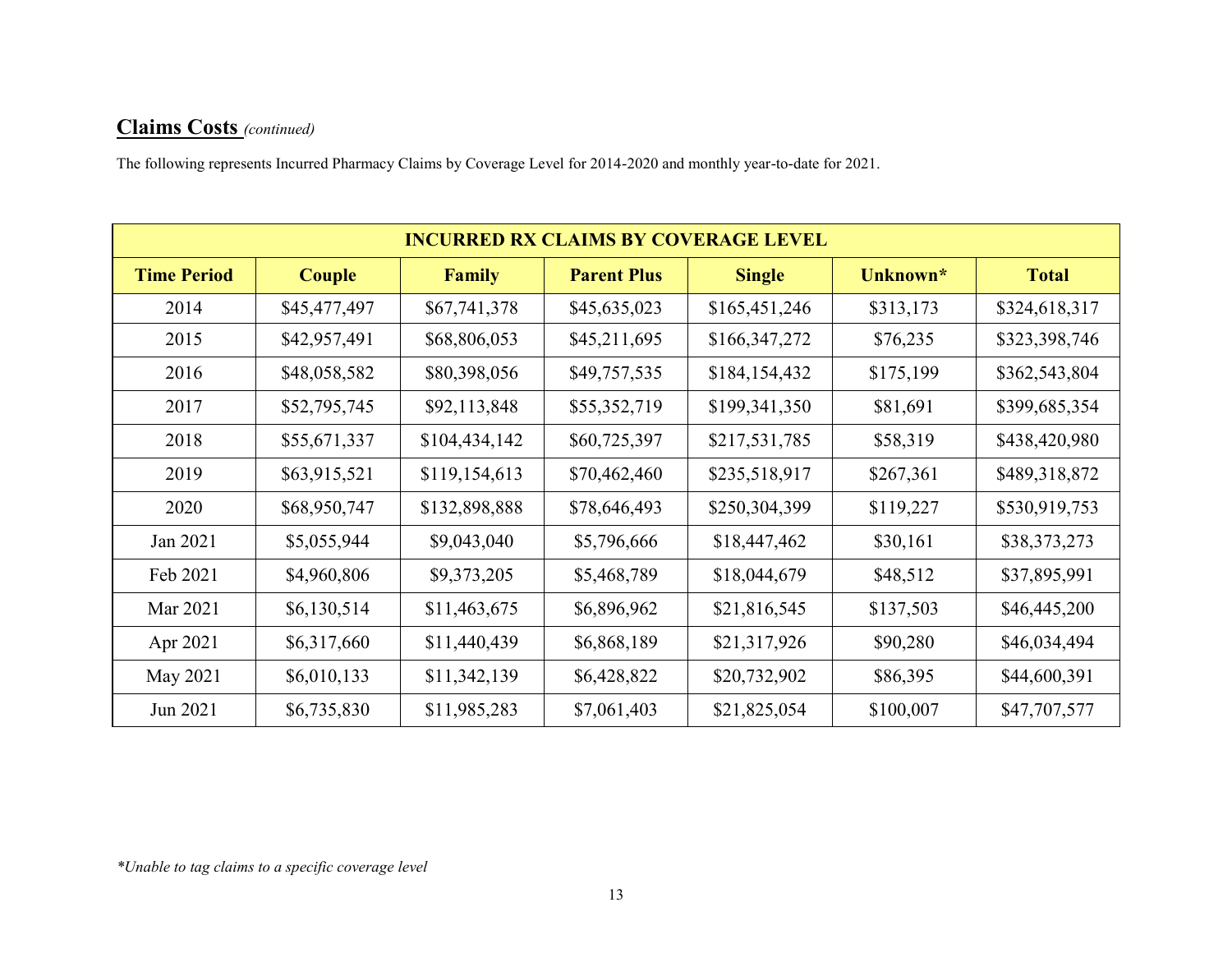### **Medical Claims Utilization**

| Plan                            | <b>Admits Per</b> | <b>Admits Per</b><br><b>1000 Acute from Rent per Admit</b><br>1000 Acute Rent SGovt | % Diff<br><b>SGovt</b>                                    | Days LOS<br><b>Acute</b>                  | Days LOS<br><b>SGovt</b>            | <b>Acute Rent   Rent SGovt  </b>                      | <b>Days Per</b><br>mits<br><b>Acute</b> | <b>Days Per</b><br>per Admit  % Diff from 1000 Ad- 1000 Admits  % Diff from<br><b>Acute Rent   Rent SGovt </b><br><b>SGovt</b> |           |
|---------------------------------|-------------------|-------------------------------------------------------------------------------------|-----------------------------------------------------------|-------------------------------------------|-------------------------------------|-------------------------------------------------------|-----------------------------------------|--------------------------------------------------------------------------------------------------------------------------------|-----------|
| <b>LivingWell CDHP</b>          | 51.11             | 51.70                                                                               | $-1.16%$                                                  | 4.59                                      | 4.57                                | 0.59%                                                 | 234.80                                  | 232.35                                                                                                                         | 1.06%     |
| <b>LivingWell PPO</b>           | 58.26             | 54.03                                                                               | 7.83%                                                     | 5.35                                      | 5.08                                | 5.26%                                                 | 311.81                                  | 253.37                                                                                                                         | 23.06%    |
| LW Limited High De-<br>ductible | 66.68             | 59.79                                                                               | 11.53%                                                    | 4.86                                      | 5.54                                | $-12.35%$                                             | 323.88                                  | 286.78                                                                                                                         | 12.94%    |
| <b>LivingWell Basic CDHP</b>    | 29.24             | 50.08                                                                               | $-41.61\%$                                                | 3.92                                      | 4.25                                | $-7.89\%$                                             | 114.58                                  | 218.16                                                                                                                         | $-47.48%$ |
| Average                         | 52.13             | 52.37                                                                               | $-0.47%$                                                  | 4.83                                      | 4.74                                | 1.95%                                                 | 251.98                                  | 238.28                                                                                                                         | 5.75%     |
| Plan                            |                   | <b>Visits Per</b><br>1000 Office                                                    | <b>Visits Per</b><br><b>1000 Office</b><br><b>Rent US</b> | $%$ Diff<br><b>from Rent</b><br><b>US</b> | <b>Visits Per</b><br><b>1000 ER</b> | <b>Visits Per</b><br><b>1000 ER</b><br><b>Rent US</b> | % Diff<br>from Rent<br><b>US</b>        | Notes:<br><b>Rent SGovt— Recent</b><br>$Q_{t}$ and $Q_{s}$ are also in the set of $\mathbb{R}$                                 |           |

The following is based on Incurred Medical Claims\* from Jan—Jun 2021.

**LivingWell CDHP** 7,947.92 6,868.48 13.58% 166.95 229.83 -37.66% **LivingWell PPO** 9,531.01 7,565.52 20.62% 191.00 234.02 -22.53% **LW Limited High Deductible** 5,201.18 7,511.56 444.42% 334.77 333.49 30.25% **LivingWell Basic CDHP** 4,902.99 6,604.86 -34.71% 143.69 231.89 -61.38% **Average 8,242.31 7,070.72 14.21% 173.93 231.26 -32.96%** State Government Rcnt US—Recent US LOS—Length of Stay OP—Outpatient

| Plan                              | <b>Svcs Per</b><br><b>1000 OP</b><br>Lab | <b>Svcs Per</b><br><b>1000 OP Lab</b><br><b>Rent US</b> | % Diff from<br><b>Rent US</b> | <b>Svcs Per</b><br><b>1000 OP</b><br>Rad | <b>Svcs Per</b><br><b>1000 OP</b><br><b>Rad Rent</b><br>US | %Diff<br><b>from Rent</b><br><b>US</b> |  |
|-----------------------------------|------------------------------------------|---------------------------------------------------------|-------------------------------|------------------------------------------|------------------------------------------------------------|----------------------------------------|--|
| <b>LivingWell CDHP</b>            | 9.092.73                                 | 8,110.25                                                | $12.11\%$                     | 2.227.96                                 | 1,977.38                                                   | 12.67%                                 |  |
| <b>LivingWell PPO</b>             | 11,647.14                                | 9,293.58                                                | 25.32%                        | 2,930.73                                 | 2,443.99                                                   | 19.92%                                 |  |
| <b>LW Limited High Deductible</b> | 9,087.78                                 | 9,776.98                                                | $-7.05\%$                     | 2,057.61                                 | 2,353.41                                                   | $-12.57\%$                             |  |
| <b>LivingWell Basic CDHP</b>      | 6,184.71                                 | 8,103.63                                                | $-23.68\%$                    | 1,423.95                                 | 1,897.25                                                   | $-24.95%$                              |  |
| Average                           | 9,708.42                                 | 8,482.27                                                | 14.46%                        | 2,396.17                                 | 2,118.02                                                   | 13.13%                                 |  |

OP Rad—Outpatient Radiology

*\*Services are tracked by each service, not by each visit. Therefore, if two laboratory services are performed at one visit, it will count as two services.*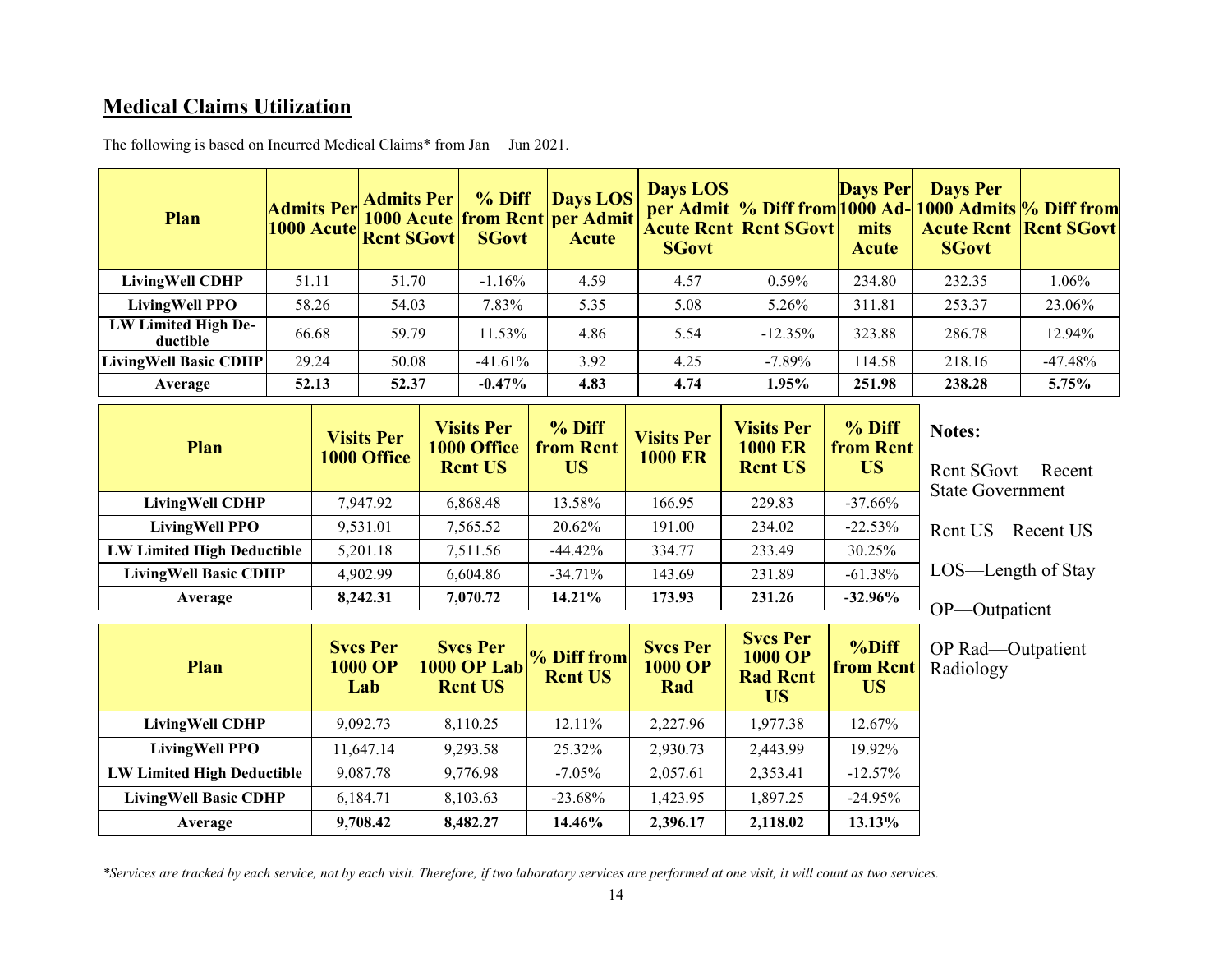### **Analysis of Individuals and Families Meeting Their Deductibles**

The following details the number of individuals and families by Health Plan that met their deductible for the latest rolling year. This report is based on Incurred Medical and Pharmacy Claims.





*\* 2020 and 2021 LW High Deduct Individual deductible is \$4,250*





*<sup>\* 2020</sup> and 2021 LW High Deduct Family deductible is \$8,250*



*\* 2020 and 2021 LivingWell Basic Family deductible is \$3,750*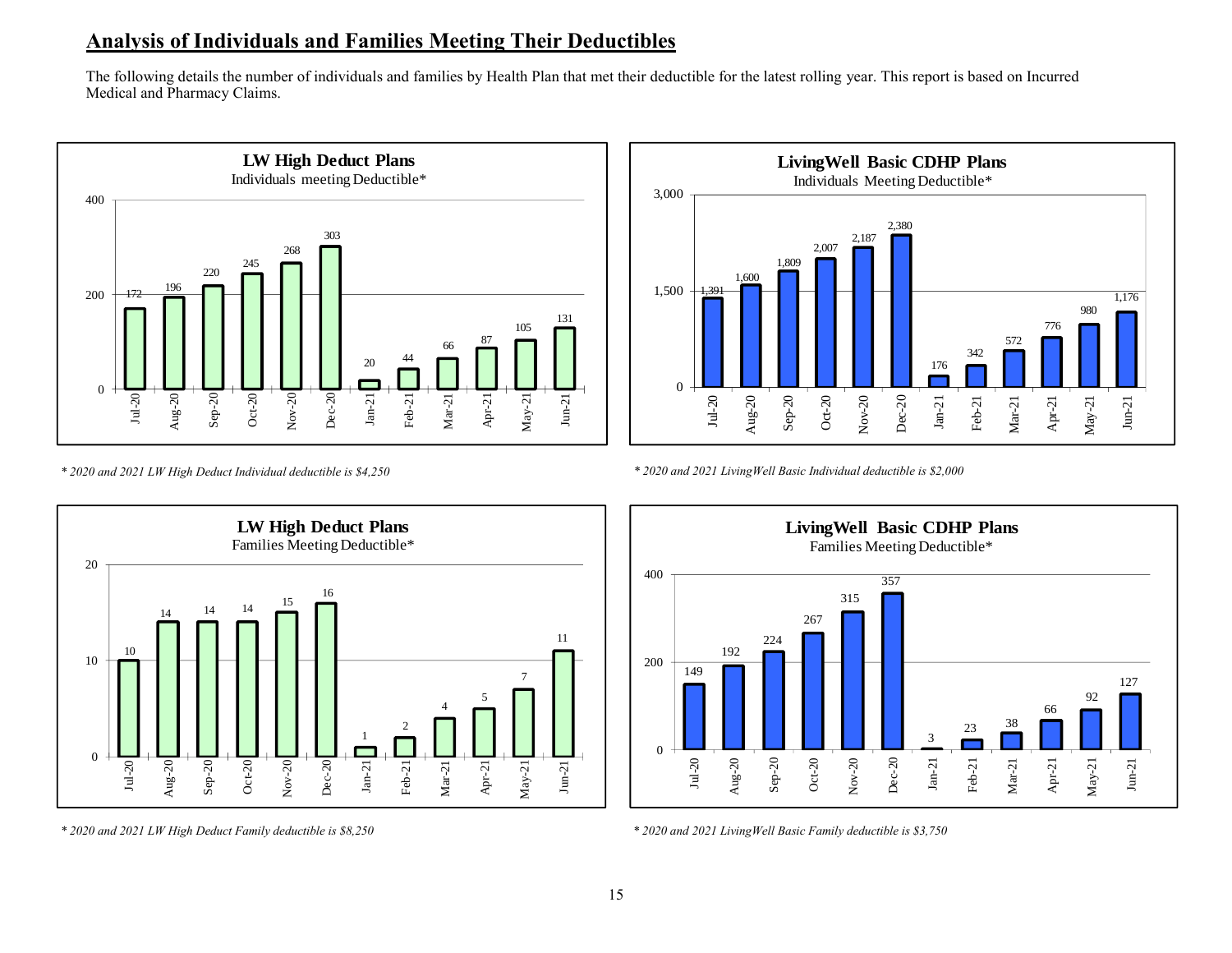#### **Analysis of Individuals and Families Meeting Their Deductibles** *(continued)*

The following details the number of individuals and families by Health Plan that met their deductible for the latest rolling year. This report is based on Incurred Medical and Pharmacy Claims.





*\*2020 and 2021 LivingWell PPO Individual deductible is \$1,000 \* 2020 and 2021 LivingWell CDHP Individual deductible is \$1,500*



*\* 2020 and 2021 LivingWell PPO Family deductible is \$1,750 \* 2020 and 2021 LivingWell CDHP Family deductible is \$2,750*

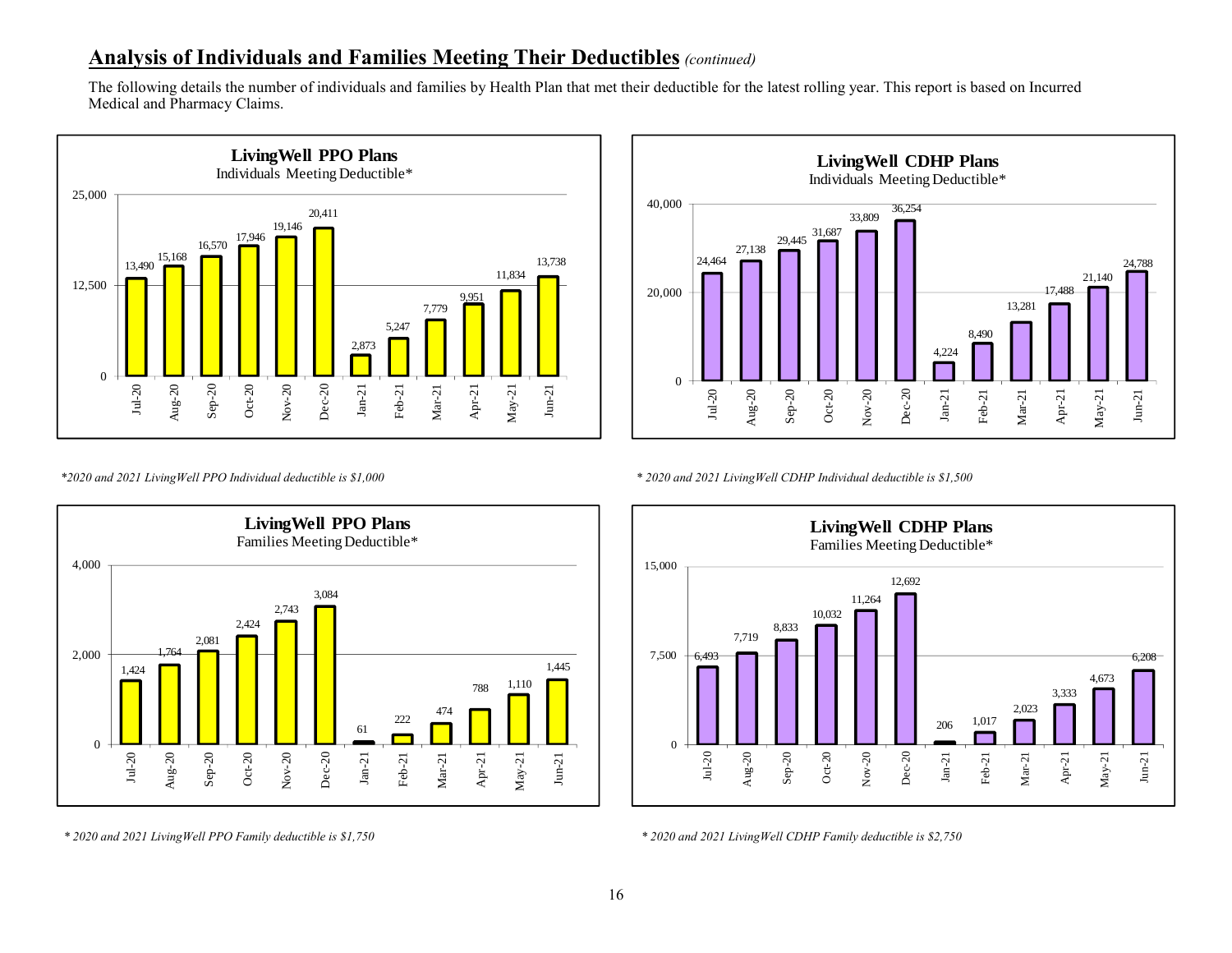#### **Analysis of Individuals and Families Meeting Their Maximum Out-of-Pocket Expenses**

The following details the number of individuals and families by Health Plan that met their maximum out-of-pocket expense for the latest rolling year. This report is based on Incurred Medical and Pharmacy claims.





*\* 2020 and 2021 LW High Deduct Individual MOOP is \$5250*

*\* 2020 and 2021 LivingWell Basic CDHP Individual MOOP is \$4,000*





*\* 2020 and 2021 LivingWell Basic CDHP Family MOOP is \$7,750*

*\* 2020 and 2021 LW High Deduct Family MOOP is \$10,250*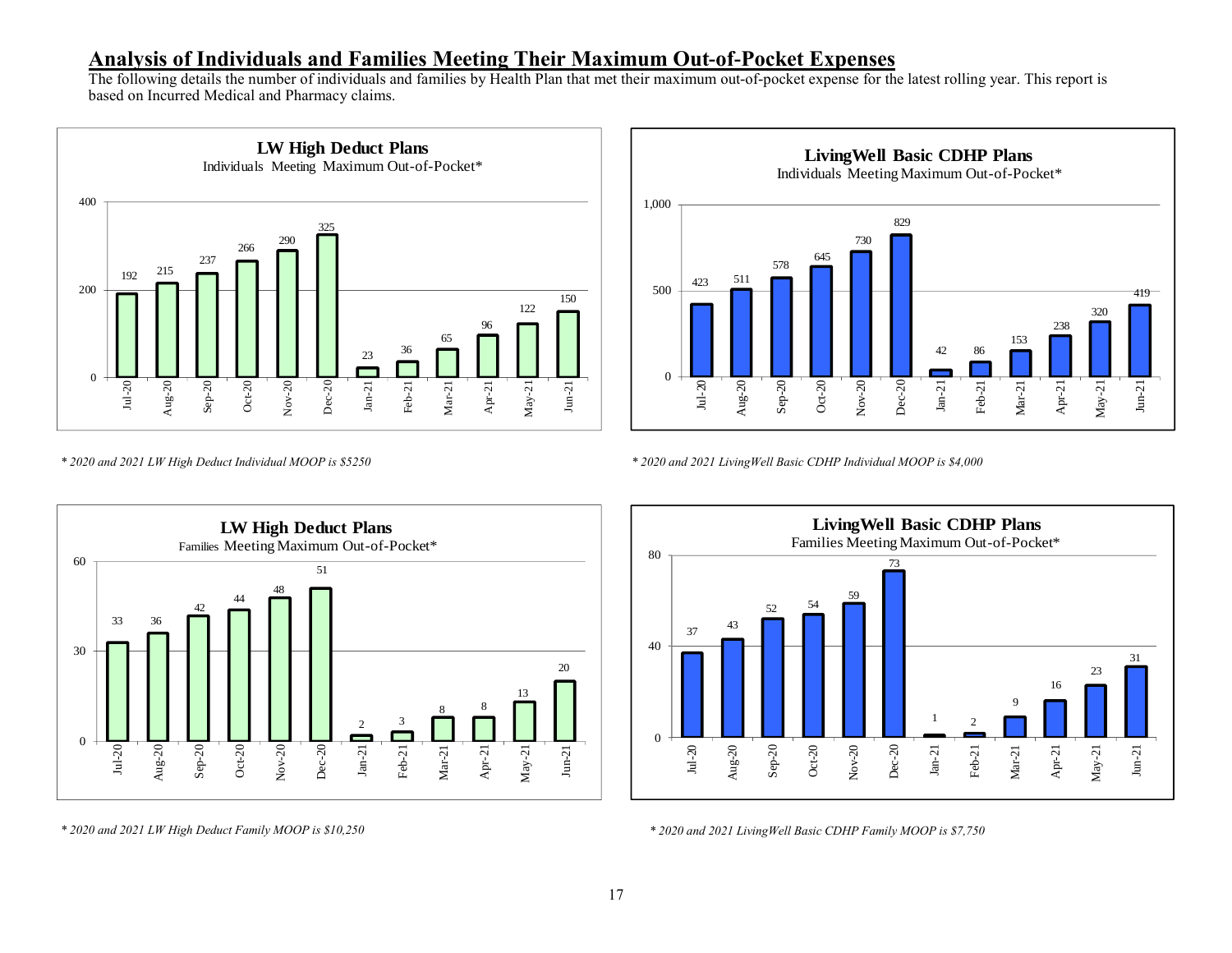#### **Analysis of Individuals and Families Meeting Their Maximum Out of Pocket Expenses***(continued)*

The following details the number of individuals and families by Health Plan that met their maximum out of pocket expense for the latest rolling year. This report is based on Incurred Medical and Pharmacy claims.



*\* 2020 and 2021 LivingWell PPO Individual Maximum Out of Pocket is \$3,000*



*\* 2020 and 2021 LivingWell CDHP Individual Maximum Out of Pocket is \$3,000*



*\* 2020 and 2021 LivingWell PPO Family Maximum Out of Pocket is \$5,750*



*\* 2020 and 2021 LivingWell CDHP Family Maximum Out of Pocket is \$5,750*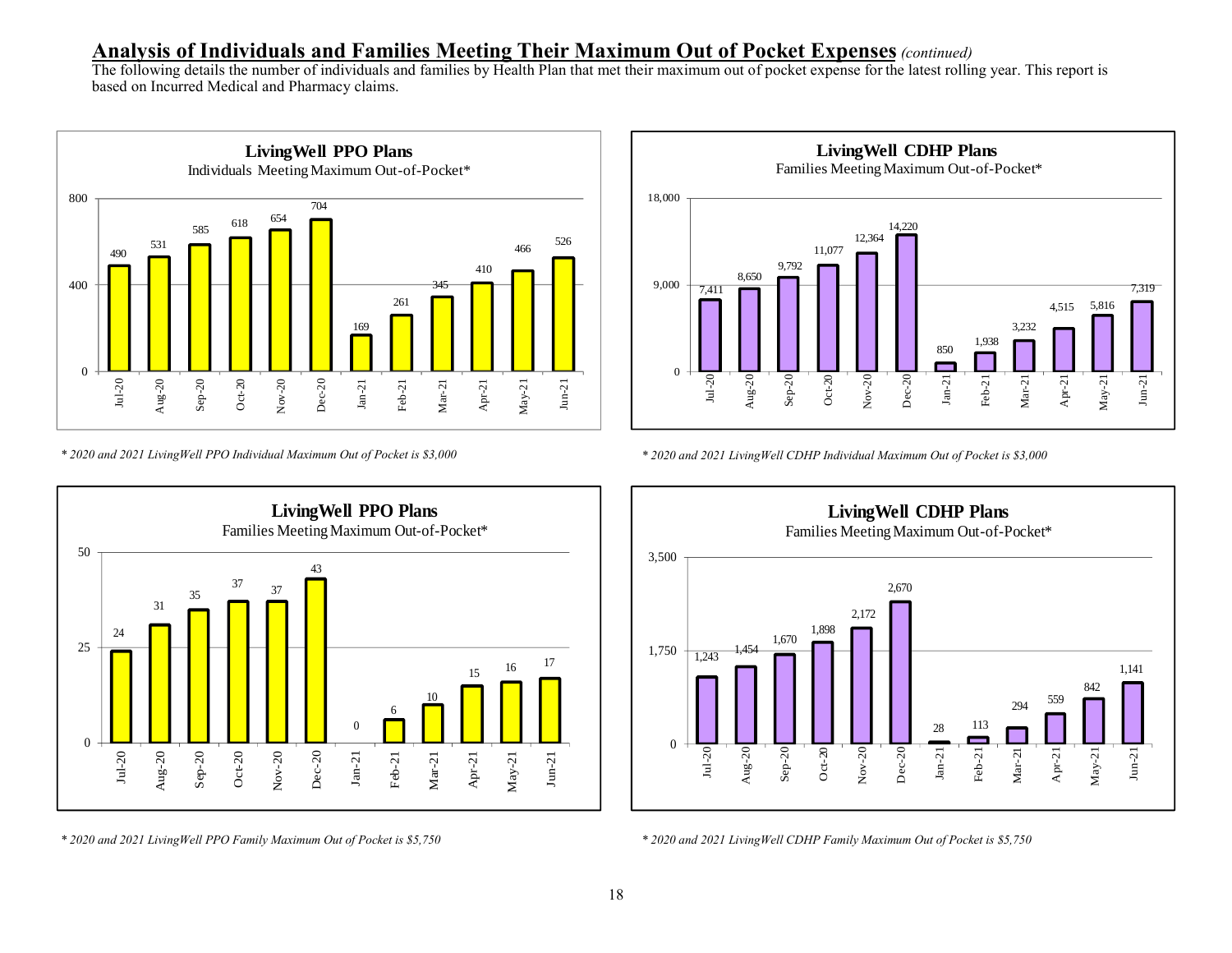#### **Historical Analysis of Individuals and Families Meeting Their Deductibles and Maximum Out-of-Pocket Expenses**

The following details the number of individuals and families by Health Plan that met their deductibles and/or maximum out-of-pocket (MOOP) expense for the years 2014-2021. This report is based on Incurred Medical and Pharmacy claims.

|              | Individuals and Families in Standard PPO (2014—2018) and LW High Deduct (2019-Present) |                   |                       |             |                        |                   |                              |             |                        |  |  |  |
|--------------|----------------------------------------------------------------------------------------|-------------------|-----------------------|-------------|------------------------|-------------------|------------------------------|-------------|------------------------|--|--|--|
|              |                                                                                        | <b>Families</b>   |                       |             |                        |                   |                              |             |                        |  |  |  |
| Plan<br>year | <b>Plan Name</b>                                                                       | <b>Deductible</b> | Meeting<br>Deductible | <b>MOOP</b> | Meeting<br><b>MOOP</b> | <b>Deductible</b> | Meeting<br><b>Deductible</b> | <b>MOOP</b> | Meeting<br><b>MOOP</b> |  |  |  |
| 2014         | Standard PPO                                                                           | \$750             | 34.91%                | \$3,500     | 6.82%                  | \$1,500           | 10.68%                       | \$7,000     | $0.82\%$               |  |  |  |
| 2015         | Standard PPO                                                                           | \$750             | 33.28%                | \$3,500     | $5.31\%$               | \$1,500           | $9.53\%$                     | \$7,000     | $0.30\%$               |  |  |  |
| 2016         | Standard PPO                                                                           | \$750             | 34.21%                | \$3,500     | 5.85%                  | \$1,500           | 10.07%                       | \$7,000     | $0.39\%$               |  |  |  |
| 2017         | <b>Standard PPO</b>                                                                    | \$750             | 35.00%                | \$3,750     | 5.84%                  | \$1,500           | 7.06%                        | \$7,500     | $0.30\%$               |  |  |  |
| 2018         | Standard PPO                                                                           | \$750             | 36.19%                | \$3,750     | 5.91%                  | \$1,500           | $7.62\%$                     | \$7,500     | $0.29\%$               |  |  |  |
| 2019         | LW High Deduct                                                                         | \$4,000           | 15.50%                | \$5,000     | 15.20%                 | \$8,000           | 0.78%                        | \$10,000    | 1.68%                  |  |  |  |
| 2020         | LW High Deduct                                                                         | \$4,250           | 13.60%                | \$5,250     | 14.58%                 | \$8,250           | $0.53\%$                     | \$10,250    | $1.70\%$               |  |  |  |
| 2021         | LW High Deduct                                                                         | \$4,250           | 8.91%                 | \$5,250     | 10.21%                 | \$8,250           | $0.72\%$                     | \$10,250    | $1.32\%$               |  |  |  |

|              | Individuals and Families in Standard CDHP (2014—2018) and LW Basic CDHP (2019-Present) |                   |                                |                    |                        |                   |                                |             |                        |  |  |
|--------------|----------------------------------------------------------------------------------------|-------------------|--------------------------------|--------------------|------------------------|-------------------|--------------------------------|-------------|------------------------|--|--|
|              |                                                                                        |                   |                                | <b>Individuals</b> |                        | <b>Families</b>   |                                |             |                        |  |  |
| Plan<br>year | <b>Plan Name</b>                                                                       | <b>Deductible</b> | <b>Meeting De-</b><br>ductible | <b>MOOP</b>        | Meeting<br><b>MOOP</b> | <b>Deductible</b> | <b>Meeting De-</b><br>ductible | <b>MOOP</b> | Meeting<br><b>MOOP</b> |  |  |
| 2014         | <b>Standard CDHP</b>                                                                   | \$1,750           | 20.45%                         | \$3,500            | 7.38%                  | \$3,500           | 2.41%                          | \$7,000     | $0.47\%$               |  |  |
| 2015         | <b>Standard CDHP</b>                                                                   | \$1,750           | 18.67%                         | \$3,500            | $6.90\%$               | \$3,500           | 1.88%                          | \$7,000     | $0.34\%$               |  |  |
| 2016         | <b>Standard CDHP</b>                                                                   | \$1,750           | 19.69%                         | \$3,500            | 7.96%                  | \$3,500           | 2.17%                          | \$7,000     | $0.47\%$               |  |  |
| 2017         | <b>Standard CDHP</b>                                                                   | \$1,750           | $16.92\%$                      | \$3,750            | $6.35\%$               | \$3,500           | 2.38%                          | \$7,500     | $0.42\%$               |  |  |
| 2018         | <b>Standard CDHP</b>                                                                   | \$1,750           | 17.68%                         | \$3,750            | $6.66\%$               | \$3,500           | 2.73%                          | \$7,500     | $0.77\%$               |  |  |
| 2019         | LW Basic CDHP                                                                          | \$1,750           | 17.36%                         | \$3,750            | 6.41%                  | \$3,500           | $3.22\%$                       | \$7,500     | $0.52\%$               |  |  |
| 2020         | LW Basic CDHP                                                                          | \$2,000           | $15.25\%$                      | \$4,000            | 5.31%                  | \$3,750           | 3.23%                          | \$7,750     | $0.66\%$               |  |  |
| 2021         | LW Basic CDHP                                                                          | \$2,000           | 7.78%                          | \$4,000            | $2.77\%$               | \$3,750           | 1.27%                          | \$7,750     | $0.31\%$               |  |  |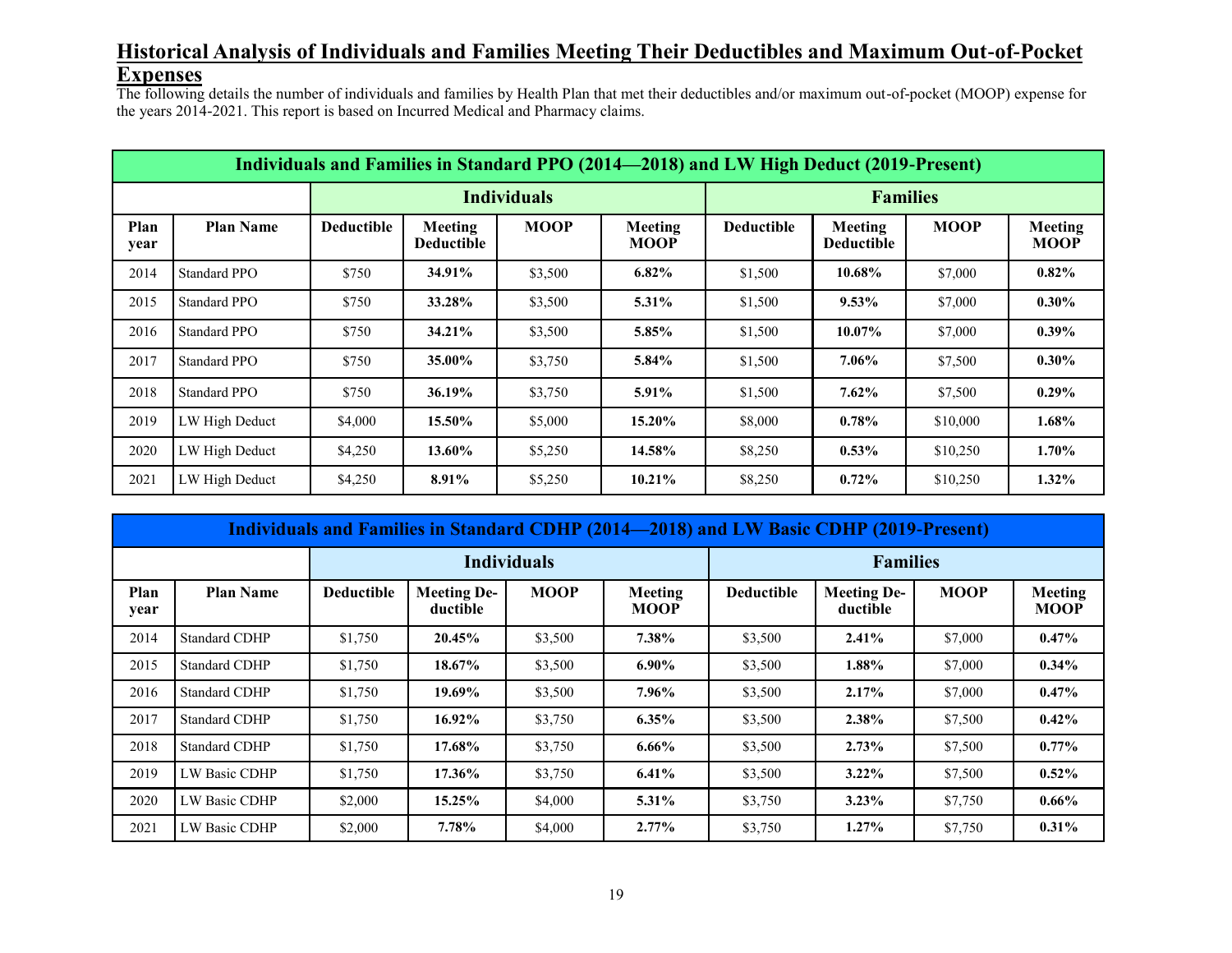## **Historical Analysis of Individuals and Families Meeting Their Deductibles and Maximum Out-of-Pocket**

#### **Expenses** *(continued)*

The following details the number of individuals and families by Health Plan that met their deductibles and/or maximum out-of-pocket (MOOP) expense for the years 2014-2021 This report is based on Incurred Medical and Pharmacy claims.

|              | <b>Individuals and Families in LivingWell PPO (2014—Present)</b> |                   |                                |             |                        |                   |                                |             |                        |  |
|--------------|------------------------------------------------------------------|-------------------|--------------------------------|-------------|------------------------|-------------------|--------------------------------|-------------|------------------------|--|
|              |                                                                  |                   | <b>Individuals</b>             |             |                        | <b>Families</b>   |                                |             |                        |  |
| Plan<br>year | <b>Plan Name</b>                                                 | <b>Deductible</b> | <b>Meeting De-</b><br>ductible | <b>MOOP</b> | Meeting<br><b>MOOP</b> | <b>Deductible</b> | <b>Meeting De-</b><br>ductible | <b>MOOP</b> | Meeting<br><b>MOOP</b> |  |
| 2014         | LivingWell PPO                                                   | \$500             | 11.85%                         | \$2,500     | 3.74%                  | \$1,000           | 4.70%                          | \$3,000     | $0.49\%$               |  |
| 2015         | LivingWell PPO                                                   | \$500             | 34.97%                         | \$2,500     | $0.69\%$               | \$1,000           | 7.88%                          | \$5,000     | $0.16\%$               |  |
| 2016         | LivingWell PPO                                                   | \$500             | 35.87%                         | \$2,500     | $0.65\%$               | \$1,000           | 7.87%                          | \$5,000     | $0.13\%$               |  |
| 2017         | LivingWell PPO                                                   | \$750             | 32.00%                         | \$2,750     | $0.65\%$               | \$1,500           | $6.38\%$                       | \$5,500     | $0.08\%$               |  |
| 2018         | LivingWell PPO                                                   | \$750             | 32.74%                         | \$2,750     | 0.74%                  | \$1,500           | $6.38\%$                       | \$5,500     | $0.07\%$               |  |
| 2019         | LivingWell PPO                                                   | \$750             | 33.92%                         | \$2,750     | $0.67\%$               | \$1,500           | $6.66\%$                       | \$5,500     | $0.07\%$               |  |
| 2020         | LivingWell PPO                                                   | \$1,000           | 25.07%                         | \$3,000     | $0.86\%$               | \$1,750           | 5.49%                          | \$5,750     | $0.08\%$               |  |
| 2021         | LivingWell PPO                                                   | \$1,000           | 17.11%                         | \$3,000     | $0.66\%$               | \$1,750           | 2.76%                          | \$5,750     | $0.03\%$               |  |

|              | <b>Individuals and Families in LivingWell CDHP (2014— Present)</b> |                   |                                |             |                        |                   |                                |             |                               |  |
|--------------|--------------------------------------------------------------------|-------------------|--------------------------------|-------------|------------------------|-------------------|--------------------------------|-------------|-------------------------------|--|
|              |                                                                    |                   | <b>Individuals</b>             |             |                        | <b>Families</b>   |                                |             |                               |  |
| Plan<br>year | <b>Plan Name</b>                                                   | <b>Deductible</b> | <b>Meeting De-</b><br>ductible | <b>MOOP</b> | Meeting<br><b>MOOP</b> | <b>Deductible</b> | <b>Meeting De-</b><br>ductible | <b>MOOP</b> | <b>Meeting</b><br><b>MOOP</b> |  |
| 2014         | LivingWell CDHP                                                    | \$1,250           | 29.04%                         | \$2,500     | 8.89%                  | \$2,500           | 17.39%                         | \$5,000     | 2.24%                         |  |
| 2015         | LivingWell CDHP                                                    | \$1,250           | 29.30%                         | \$2,500     | 8.61%                  | \$2,500           | 17.55%                         | \$5,000     | 1.89%                         |  |
| 2016         | LivingWell CDHP                                                    | \$1,250           | 28.69%                         | \$2,500     | 9.17%                  | \$2,500           | 17.90%                         | \$5,000     | 2.35%                         |  |
| 2017         | LivingWell CDHP                                                    | \$1,250           | 28.23%                         | \$2,750     | 8.51%                  | \$2,500           | 17.56%                         | \$5,500     | 2.59%                         |  |
| 2018         | LivingWell CDHP                                                    | \$1,250           | 28.80%                         | \$2,750     | 8.97%                  | \$2,500           | 18.48%                         | \$5,500     | $3.04\%$                      |  |
| 2019         | LivingWell CDHP                                                    | \$1,250           | 29.38%                         | \$2,750     | 9.48%                  | \$2,500           | 33.26%                         | \$5,500     | 3.19%                         |  |
| 2020         | LivingWell CDHP                                                    | \$1,500           | 21.95%                         | \$3,000     | 8.61%                  | \$2,750           | 14.99%                         | \$5,750     | 3.15%                         |  |
| 2021         | LivingWell CDHP                                                    | \$1,500           | 15.04%                         | \$3,000     | $4.44\%$               | \$2,750           | 7.72%                          | \$5,750     | $1.42\%$                      |  |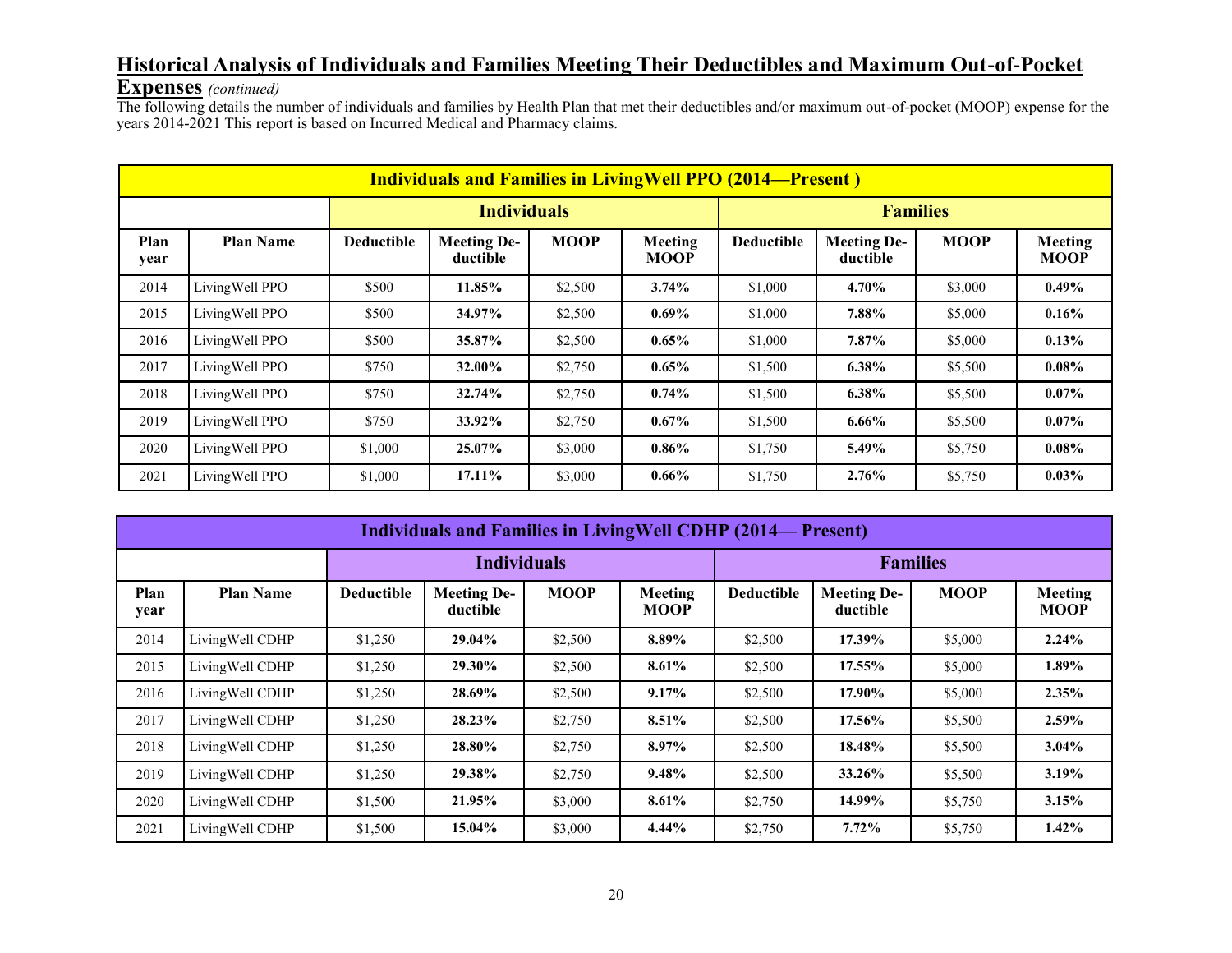## **Premium**

The following details the amount of premium\* paid by the employee and employer for 2014-2020 and monthly through 2021.

| <b>Time Period</b> | <b>Employee Premium Amount</b> | <b>Employer Premium Amount</b> | <b>Total Premium Amount</b> |
|--------------------|--------------------------------|--------------------------------|-----------------------------|
| 2014               | \$265,431,508                  | \$1,348,631,926                | \$1,614,063,434             |
| 2015               | \$256,371,746                  | \$1,362,686,924                | \$1,619,058,670             |
| 2016               | \$254,661,768                  | \$1,380,830,820                | \$1,635,492,588             |
| 2017               | \$255,169,294                  | \$1,374,862,647                | \$1,630,031,942             |
| 2018               | \$262,595,375                  | \$1,384,164,265                | \$1,646,759,641             |
| 2019               | \$265,841,372                  | \$1,373,033,885                | \$1,638,875,257             |
| 2020               | \$276,675,312                  | \$1,364,377,186                | \$1,641,052,498             |
| Jan 2021           | \$23,551,167                   | \$116,021,140                  | \$139,572,307               |
| Feb 2021           | \$23,546,142                   | \$115,832,587                  | \$139,378,729               |
| Mar 2021           | \$23,541,940                   | \$115,772,356                  | \$139,314,296               |
| Apr 2021           | \$23,456,256                   | \$115,495,487                  | \$138,951,743               |
| May 2021           | \$23,391,895                   | \$115,271,852                  | \$138,663,747               |
| Jun 2021           | \$23,351,387                   | \$115,005,880                  | \$138,357,267               |
| Jul 2021           | \$23,247,960                   | \$114,404,638                  | \$137,652,598               |
| Aug 2021           | \$23,152,451                   | \$113,493,600                  | \$136,646,052               |
| Sep 2021           | \$23,111,486                   | \$113,073,057                  | \$136,184,543               |

*\*Premium is based on enrollment using published premium rates—it is NOT based on actual payments received.*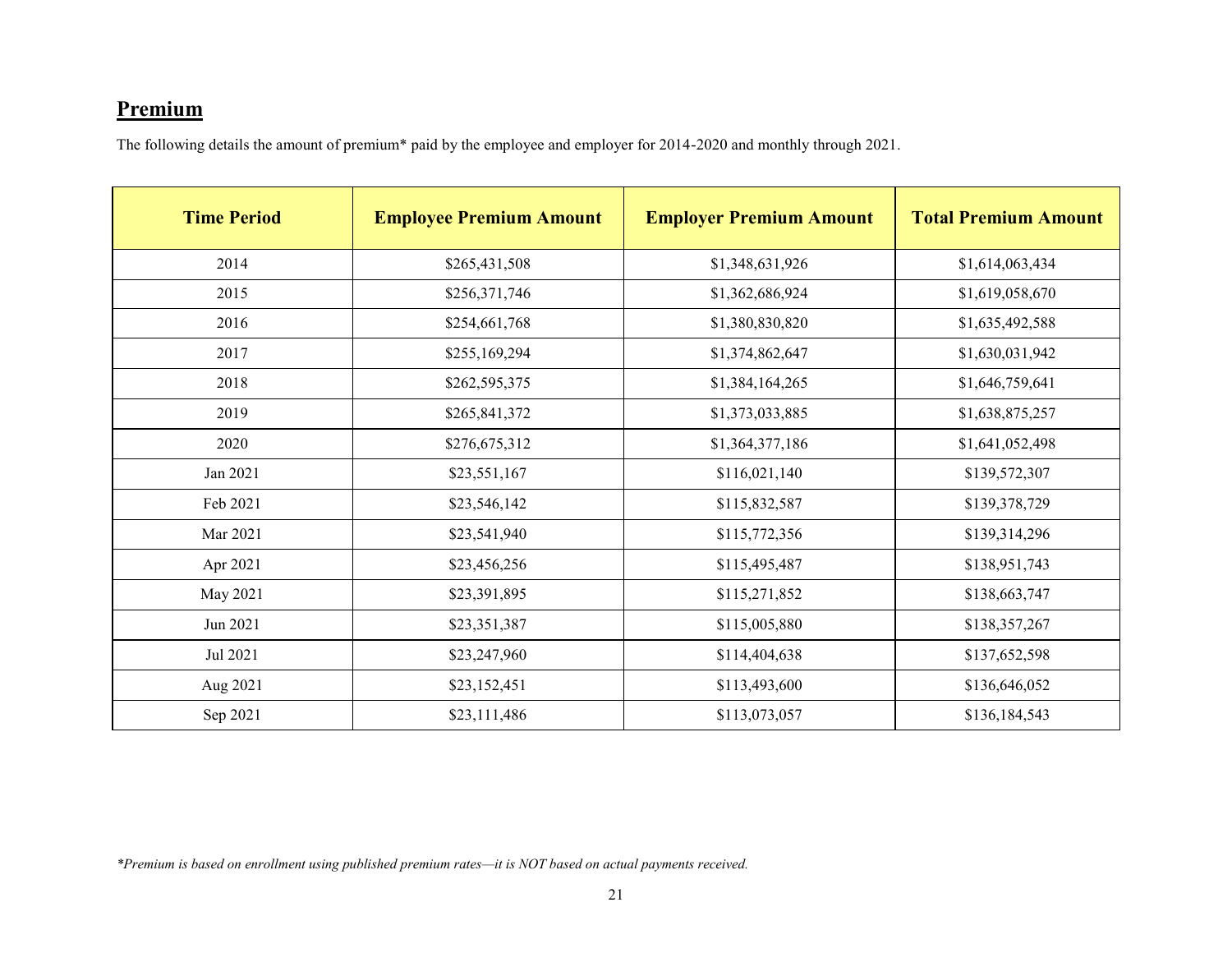The following details the type of prescription filled, the percent that were generic, and the generic efficiency percentage for the most recent rolling year. Based on Paid Pharmacy Claims.

| <b>Time Period:</b><br><b>Paid Month</b> | <b>Generic</b> | <b>Brand Name,</b><br><b>Generic Available</b> | <b>Brand Name</b> | Other* | <b>Total</b> | <b>Scripts Rx %</b><br><b>Generic</b> | <b>Scripts Generic</b><br><b>Efficiency Rx**</b> |
|------------------------------------------|----------------|------------------------------------------------|-------------------|--------|--------------|---------------------------------------|--------------------------------------------------|
| Oct 2020                                 | 285,429        | 5,779                                          | 54,674            | 11,571 | 357,453      | 79.85%                                | 98.02%                                           |
| Nov 2020                                 | 279,863        | 5,572                                          | 37,900            | 10,249 | 333,584      | 83.90%                                | 98.05%                                           |
| Dec 2020                                 | 301,789        | 6,120                                          | 36,311            | 11,777 | 355,997      | 84.77%                                | 98.01%                                           |
| Jan 2021                                 | 274,725        | 3,867                                          | 25,257            | 10,059 | 313,908      | 87.52%                                | 98.61%                                           |
| Feb 2021                                 | 248,989        | 4,157                                          | 34,785            | 10,279 | 298,210      | 83.49%                                | 98.36%                                           |
| Mar 2021                                 | 300,987        | 5,007                                          | 52,422            | 14,908 | 373,324      | 80.62%                                | 98.36%                                           |
| Apr 2021                                 | 282,780        | 4,832                                          | 41,924            | 12,721 | 342,257      | 82.62%                                | 98.32%                                           |
| May 2021                                 | 277,278        | 4,618                                          | 34,559            | 12,044 | 328,499      | 84.41%                                | 98.36%                                           |
| Jun 2021                                 | 299,720        | 4,898                                          | 35,095            | 13,205 | 352,918      | 84.93%                                | 98.39%                                           |
| Jul 2021                                 | 286,085        | 4,872                                          | 32,391            | 13,494 | 336,842      | 84.93%                                | 98.33%                                           |
| Aug 2021                                 | 289,908        | 5,019                                          | 37,848            | 15,937 | 348,712      | 83.14%                                | 98.30%                                           |
| Sep 2021                                 | 285,519        | 5,005                                          | 44,224            | 14,589 | 349,337      | 81.73%                                | 98.28%                                           |

*\*Other category includes: Over-the-Counter (usually items such as diabetic supplies, syringes, and test strips, etc.) and claims that were unable to be tagged to a specific group.*

*\*\*Generic Efficiency Rate means the number of prescriptions that are filled with a generic product as a percentage of the total number of prescriptions where a generic is available.*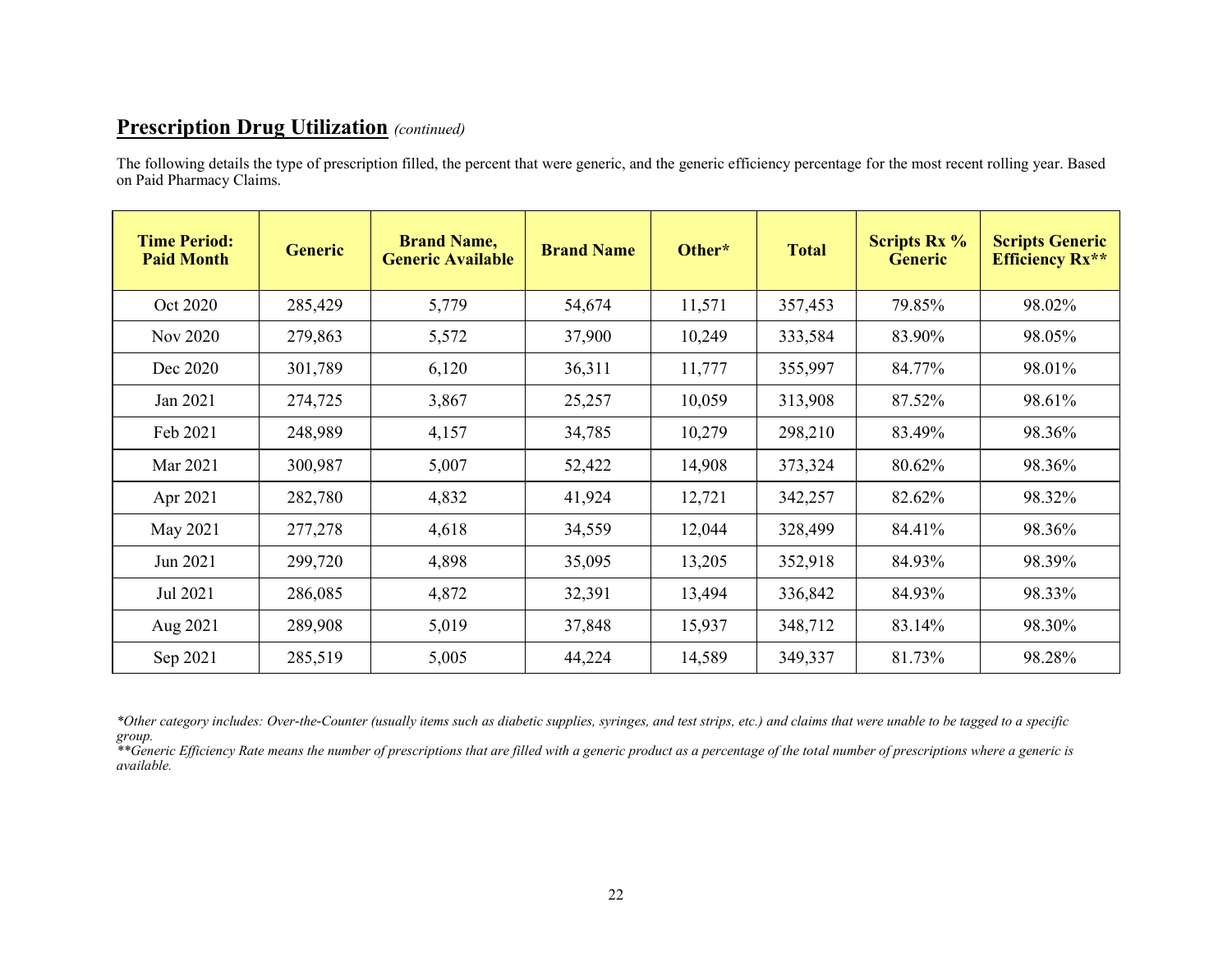The following details the number of members and patients utilizing prescription benefits and the associated costs for the most recent rolling year. Based on Incurred Pharmacy Claims.

| <b>Time Period</b> | <b>Members</b> | <b>Patients</b> | <b>Scripts</b> | <b>Scripts Per</b><br><b>Member</b> | <b>Scripts Per</b><br><b>Patient</b> | <b>Allow Amt*</b><br><b>Per Script</b> | <b>Net Pay Per</b><br><b>Script</b> | <b>Member</b><br><b>Cost Per</b><br>Script** | <b>Patient</b><br><b>Cost Per</b><br>Script*** |
|--------------------|----------------|-----------------|----------------|-------------------------------------|--------------------------------------|----------------------------------------|-------------------------------------|----------------------------------------------|------------------------------------------------|
| Jul 2020           | 264,578        | 156,936         | 339,673        | 1.28                                | 2.84                                 | \$146.97                               | \$132.45                            | \$18.11                                      | \$30.52                                        |
| Aug 2020           | 262,892        | 152,899         | 329,076        | 1.25                                | 2.81                                 | \$147.45                               | \$133.76                            | \$16.65                                      | \$28.63                                        |
| Sep 2020           | 261,176        | 155,776         | 338,876        | 1.30                                | 2.80                                 | \$146.40                               | \$134.00                            | \$15.68                                      | \$26.29                                        |
| Oct 2020           | 263,509        | 168,674         | 358,541        | 1.36                                | 2.81                                 | \$141.82                               | \$130.32                            | \$15.11                                      | \$23.61                                        |
| Nov 2020           | 263,459        | 157,022         | 331,292        | 1.26                                | 2.79                                 | \$150.10                               | \$138.40                            | \$13.99                                      | \$23.48                                        |
| Dec 2020           | 263,076        | 154,329         | 355,796        | 1.35                                | 2.97                                 | \$152.58                               | \$141.15                            | \$14.64                                      | \$24.96                                        |
| Jan 2021           | 262,533        | 157,392         | 315,764        | 1.20                                | 2.73                                 | \$144.17                               | \$121.53                            | \$27.24                                      | \$45.43                                        |
| Feb 2021           | 262,148        | 150,677         | 300,120        | 1.14                                | 2.61                                 | \$146.69                               | \$126.27                            | \$23.38                                      | \$40.67                                        |
| Mar 2021           | 262,161        | 164,522         | 371,901        | 1.42                                | 2.85                                 | \$142.62                               | \$124.89                            | \$25.15                                      | \$40.08                                        |
| Apr 2021           | 261,566        | 159,152         | 342,883        | 1.31                                | 2.74                                 | \$150.97                               | \$134.26                            | \$21.91                                      | \$36.01                                        |
| May 2021           | 261,143        | 152,920         | 328,409        | 1.26                                | 2.71                                 | \$151.69                               | \$135.81                            | \$19.98                                      | \$34.11                                        |
| Jun 2021           | 260,738        | 157,249         | 350,579        | 1.34                                | 2.84                                 | \$151.20                               | \$136.08                            | \$20.32                                      | \$33.70                                        |

*\*"Allow Amt" is the amount of submitted charges eligible for payment for all claims. It is the amount eligible after applying pricing guidelines, but before deducting third party, co-payment, coinsurance, or deductible amounts.*

*\*\*"Member Cost per Script" is the average net amount paid per prescription filled per member (Net Pay Rx/Members)*

*\*\*\*"Patient Cost per Script" is the average net amount paid per prescription filled per Patients (Net Pay Rx/Patients)*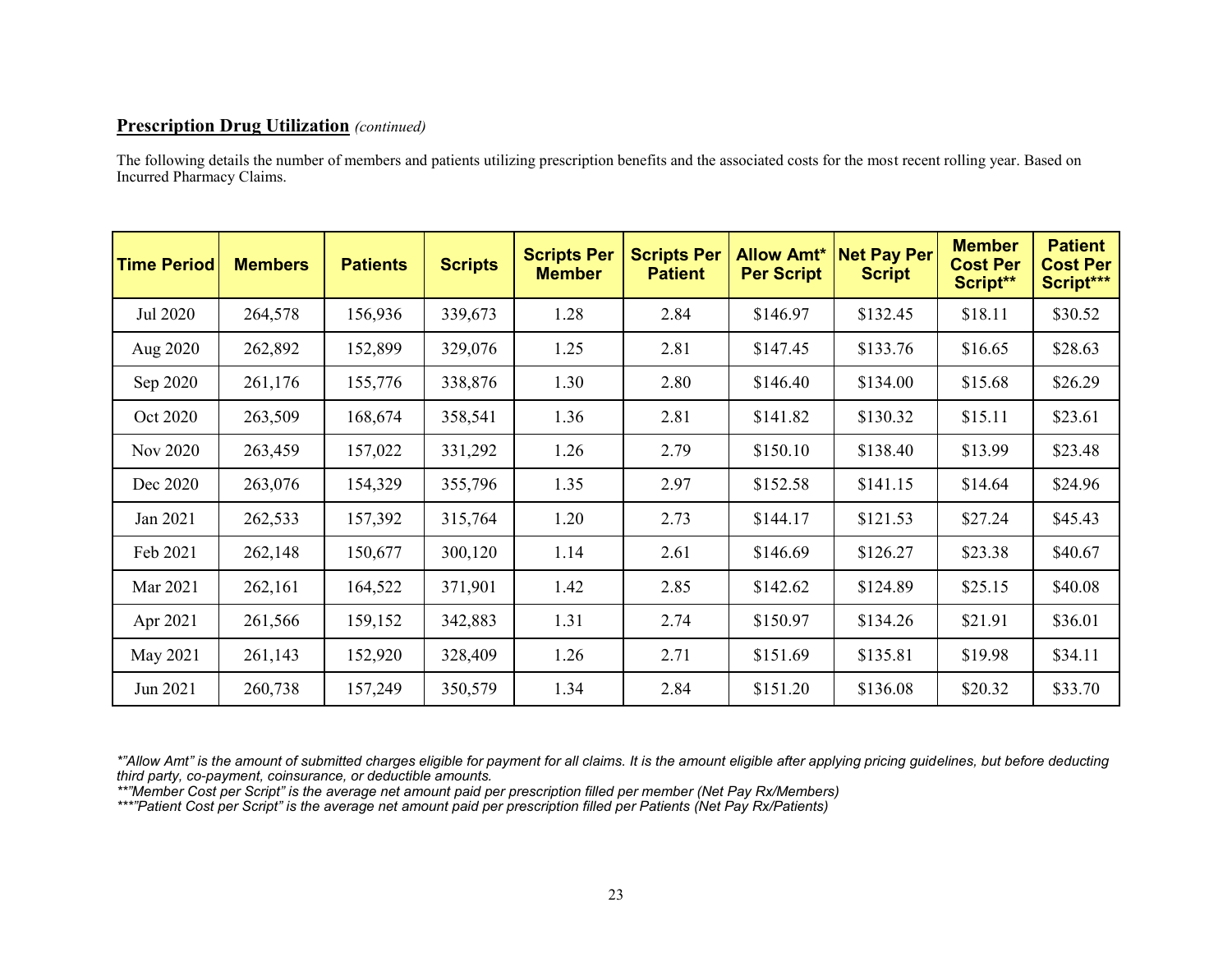| The following Top 25 Drug Analysis is based on Incurred Pharmacy Claims from Jan—Jun 2021. |  |  |
|--------------------------------------------------------------------------------------------|--|--|
|                                                                                            |  |  |

| Prev                    | Curr<br><b>Rank Rank</b> | <b>Product Name*</b>                      | <b>Brand/Generic</b>               | <b>Therapeutic Class</b><br><b>General</b> | <b>Net Pay Rx</b> | <b>Net Pay Rx</b><br>as $%$ of<br><b>All Drugs</b> | <b>Scripts Rx</b> | <b>Net Pay Per Day</b><br><b>Supply Rx</b> | <b>Patients</b><br><b>Rx</b> |
|-------------------------|--------------------------|-------------------------------------------|------------------------------------|--------------------------------------------|-------------------|----------------------------------------------------|-------------------|--------------------------------------------|------------------------------|
| 1                       | 1                        | <b>HUMIRA</b>                             | Single source brand                | Immunosuppressants                         | \$20,738,691.59   | 8.12%                                              | 2,515             | \$223.97                                   | 686                          |
| $\mathbf{2}$            | $\mathbf{2}$             | <b>STELARA</b>                            | Single source brand                | Immunosuppressants                         | \$10,818,029.62   | 4.24%                                              | 548               | \$312.81                                   | 232                          |
| $\overline{\mathbf{3}}$ | $\mathbf{3}$             | <b>TRULICITY</b>                          | Single source brand                | Hormones & Synthetic Subst                 | \$6,980,620.08    | 2.73%                                              | 7,028             | \$26.85                                    | 1,893                        |
| $\overline{\mathbf{4}}$ | $\overline{\mathbf{4}}$  | <b>SAXENDA</b>                            | Single source brand                | Hormones & Synthetic Subst                 | \$6,029,194.01    | 2.36%                                              | 4,811             | \$37.03                                    | 1,750                        |
| 5                       | 5                        | <b>ENBREL</b>                             | Single source brand                | Immunosuppressants                         | \$5,267,170.67    | 2.06%                                              | 630               | \$192.06                                   | 221                          |
| 6                       | 6                        | <b>FARXIGA</b>                            | Single source brand                | Hormones & Synthetic Subst                 | \$4,984,302.00    | 1.95%                                              | 6,657             | \$15.56                                    | 2,212                        |
| $\overline{7}$          | $\overline{7}$           | <b>JARDIANCE</b>                          | Single source brand                | Hormones & Synthetic Subst                 | \$4,761,867.42    | 1.87%                                              | 6,272             | \$16.04                                    | 2,082                        |
| 8                       | 8                        | <b>JANUVIA</b>                            | Single source brand                | Hormones & Synthetic Subst                 | \$4,612,779.68    | 1.81%                                              | 6,576             | \$14.47                                    | 2,248                        |
| 9                       | $\boldsymbol{9}$         | <b>NOVOLOG</b>                            | Single source brand                | Hormones & Synthetic Subst                 | \$4,004,462.18    | 1.57%                                              | 3,574             | \$25.64                                    | 1,169                        |
| 10                      | 10                       | <b>TRIKAFTA</b>                           | Single source brand                | <b>Respiratory Tract Agents</b>            | \$3,901,193.92    | 1.53%                                              | 168               | \$829.34                                   | 29                           |
| 11                      | 11                       | <b>DUPIXENT</b>                           | Single source brand                | Immunosuppressants                         | \$3,676,547.24    | 1.44%                                              | 1,395             | \$88.71                                    | 315                          |
| 12                      | 12                       | <b>XARELTO</b>                            | Single source brand                | Blood Form/Coagul Agents                   | \$3,644,117.67    | 1.43%                                              | 5,932             | \$13.94                                    | 2,021                        |
| 13                      | 13                       | <b>OZEMPIC 1 MG DOSES</b>                 | Single source brand                | Hormones & Synthetic Subst                 | \$3,557,274.52    | 1.39%                                              | 3,288             | \$26.86                                    | 1,019                        |
| 15                      | 14                       | <b>SKYRIZI</b>                            | Single source brand                | Immunosuppressants                         | \$3,385,591.53    | 1.33%                                              | 208               | \$217.22                                   | 108                          |
| 14                      | 15                       | NOVOLOG FLEXPEN                           | Single source brand                | Hormones & Synthetic Subst                 | \$3,351,117.68    | 1.31%                                              | 3,386             | \$23.04                                    | 1,382                        |
| 16                      | 16                       | <b>COSENTYX</b>                           | Single source brand                | Immunosuppressants                         | \$3,125,273.21    | 1.22%                                              | 438               | \$205.89                                   | 117                          |
| 17                      | 17                       | <b>BASAGLAR KWIKPEN</b>                   | Single source brand                | Hormones & Synthetic Subst                 | \$3,090,871.71    | 1.21%                                              | 6,353             | \$10.90                                    | 2,306                        |
| 18                      | 18                       | ROSUVASTATIN CALCI-<br>UM                 | Multisource generic                | Cardiovascular Agents                      | \$2,869,049.76    | 1.12%                                              | 17,750            | \$2.68                                     | 7,652                        |
| 19                      | 19                       | OZEMPIC 0.25 MG OR 0.5<br><b>MG DOSES</b> | Single source brand                | Hormones & Synthetic Subst                 | \$2,864,298.56    | 1.12%                                              | 2,853             | \$25.47                                    | 1,073                        |
| 20                      | 20                       | <b>OTEZLA</b>                             | Single source brand                | Misc Therapeutic Agents                    | \$2,732,053.25    | 1.07%                                              | 700               | \$107.20                                   | 223                          |
| 21                      | 21                       | <b>VICTOZA</b>                            | Single source brand                | Hormones & Synthetic Subst                 | \$2,621,321.56    | 1.03%                                              | 2,304             | \$27.80                                    | 699                          |
| 22                      | 22                       | <b>GILENYA</b>                            | Single source brand                | Misc Therapeutic Agents                    | \$2,394,015.05    | 0.94%                                              | 144               | \$285.00                                   | 50                           |
| 24                      | 23                       | NORDITROPIN FLEXPRO                       | Multisource brand, no ge-<br>neric | Hormones & Synthetic Subst                 | \$2,374,180.41    | 0.93%                                              | 300               | \$208.77                                   | 94                           |
| 23                      | 24                       | <b>TALTZ</b>                              | Single source brand                | Immunosuppressants                         | \$2,345,106.32    | 0.92%                                              | 325               | \$218.31                                   | 86                           |
| 25                      | 25                       | LEVEMIR FLEXTOUCH                         | Single source brand                | Hormones & Synthetic Subst                 | \$2,167,781.63    | 0.85%                                              | 2,961             | \$16.91                                    | 1,061                        |

\*"*Product Name" includes all strengths/formulations of a drug.*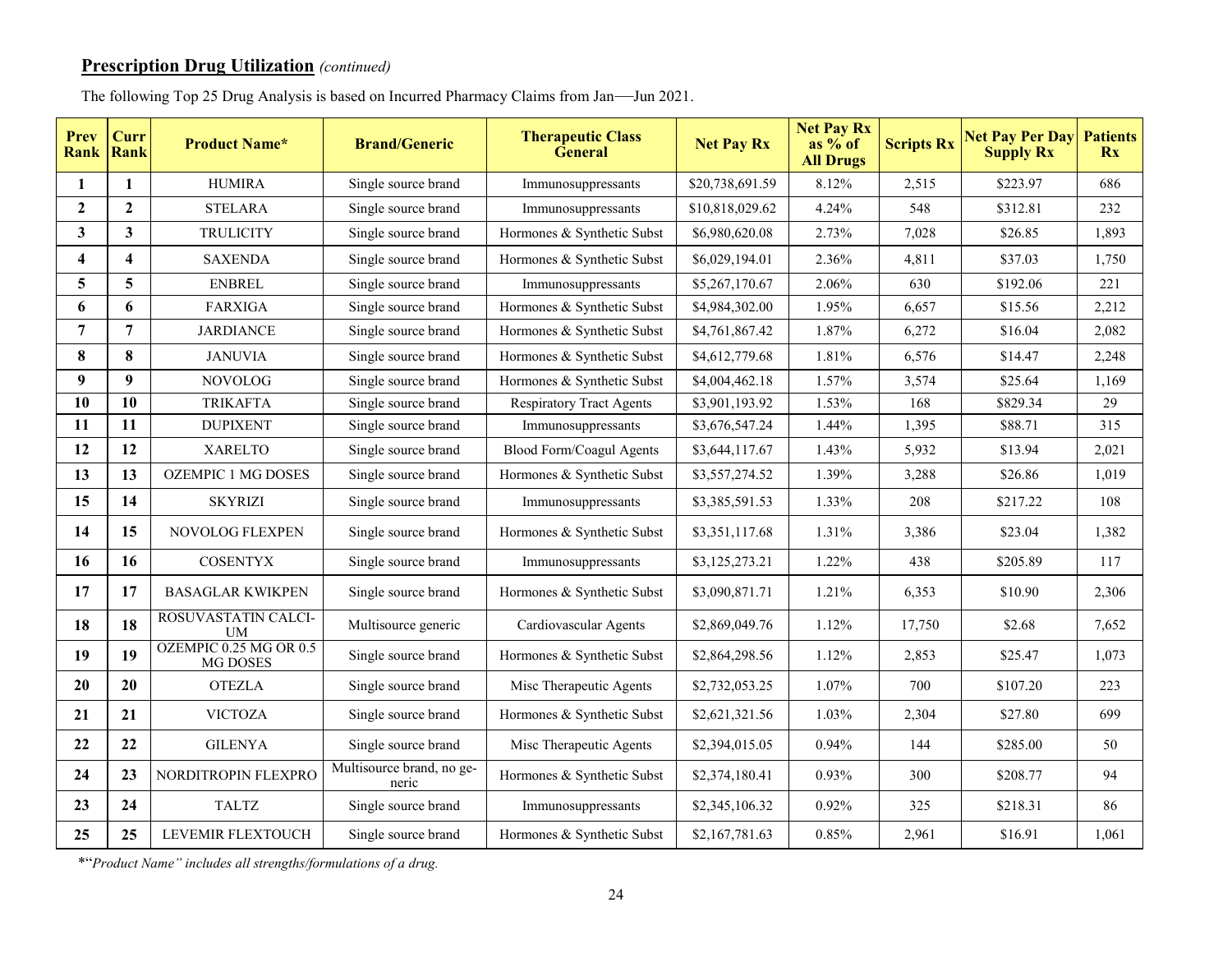In summary, the top 25 drugs represent 4.42% of total scripts and 45.56% of total Pharmacy expenditures.

| <b>Summary</b>                | <b>Net Pay Rx</b> | <b>Scripts Rx</b> | <b>Days Supply Rx</b> |
|-------------------------------|-------------------|-------------------|-----------------------|
| Top Drugs                     | \$116,296,911     | 87,116            | 3,890,086             |
| <b>All Product Names</b>      | \$255,284,285     | 1,972,575         | 78,034,415            |
| Top Drugs as Pct of All Drugs | 45.56%            | 4.42%             | 4.99%                 |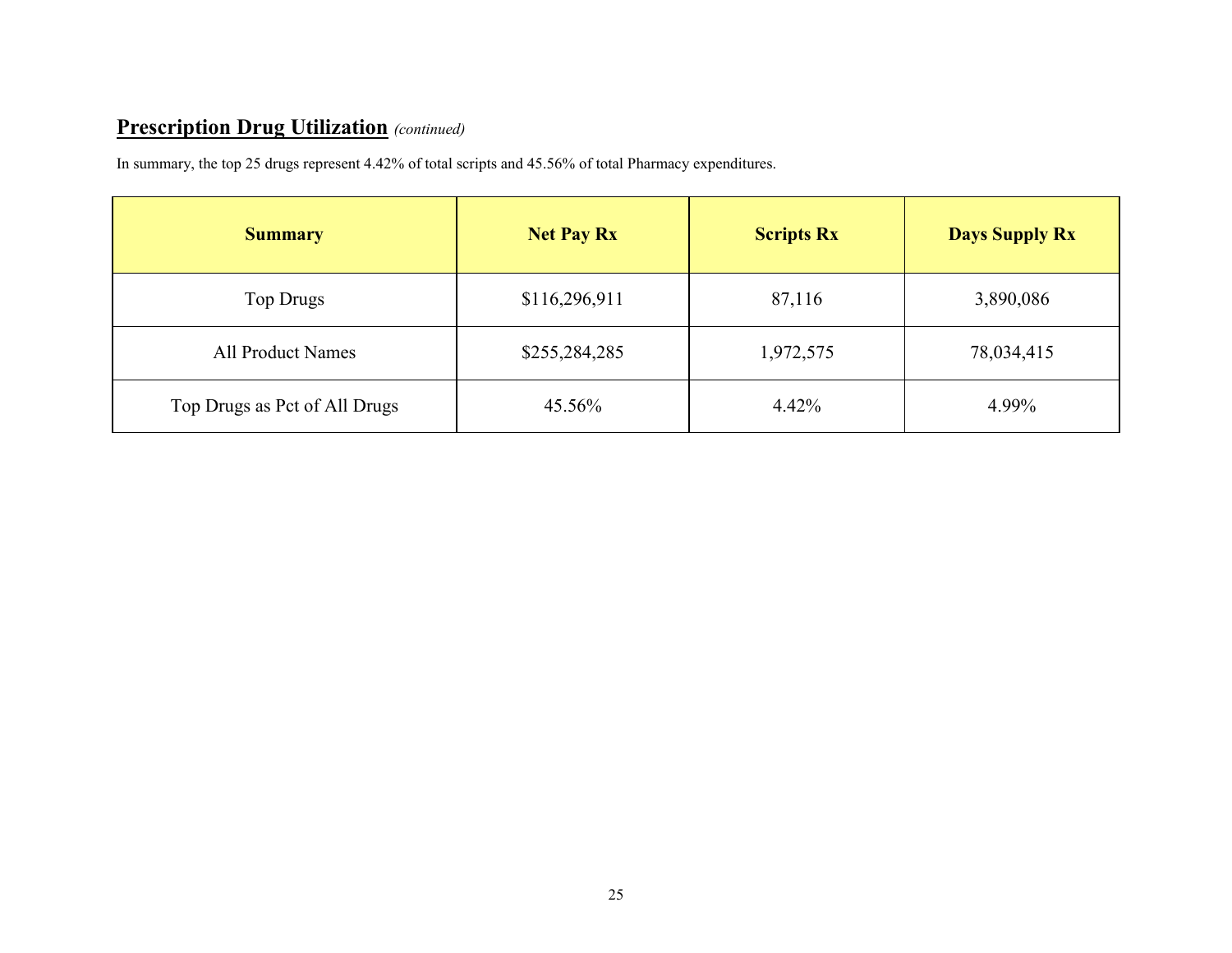## **Utilization**

| <b>Prev</b> Curr<br><b>Rank Rank</b> |              | <b>Clinical Condition</b>           | <b>Net Pay Med</b> | <b>Net Pay IP</b><br><b>Acute</b> | <b>Net Pay OP</b><br><b>Med</b> | <b>Admits</b><br><b>Per 1000</b><br>Acute | <b>Days LOS</b><br><b>Admit</b><br>Acute | <b>Visits Per</b><br>1000 Office<br><b>Med</b> | <b>Visits Per</b><br><b>1000 ER</b> | <b>Patients</b><br><b>Med</b> | <b>Net Pay Per</b><br><b>Pat Med</b> |
|--------------------------------------|--------------|-------------------------------------|--------------------|-----------------------------------|---------------------------------|-------------------------------------------|------------------------------------------|------------------------------------------------|-------------------------------------|-------------------------------|--------------------------------------|
| 1                                    | $\mathbf{1}$ | Prevent/Admin Hlth Encounters       | \$40,610,538       | \$250,755                         | \$40,330,114                    | 0.00                                      | 0.00                                     | 1269.42                                        | 0.68                                | 128,382                       | \$316.33                             |
| $\mathbf{2}$                         | $\mathbf{2}$ | Chemotherapy Encounters             | \$23,046,836       | \$1,756,033                       | \$21,290,804                    | 0.47                                      | 5.52                                     | 1.70                                           | 0.00                                | 621                           | \$37,112.46                          |
| 4                                    | 3            | Osteoarthritis                      | \$20,697,837       | \$2,233,207                       | \$18,455,465                    | 0.47                                      | 1.58                                     | 141.81                                         | 0.30                                | 11,382                        | \$1,818.47                           |
| 5                                    | 4            | Signs/Symptoms/Oth Cond, NEC        | \$18,070,776       | \$2,525,710                       | \$15,422,108                    | 0.76                                      | 9.29                                     | 369.26                                         | 9.32                                | 50,729                        | \$356.22                             |
| $\mathbf{3}$                         | 5            | Infections, NEC                     | \$17,544,579       | \$11,105,794                      | \$6,432,006                     | 0.21                                      | 6.48                                     | 324.34                                         | 2.70                                | 46,883                        | \$374.22                             |
| 6                                    | 6            | Coronary Artery Disease             | \$16,995,448       | \$10,300,527                      | \$6,688,883                     | 1.70                                      | 4.33                                     | 25.60                                          | 1.78                                | 3,199                         | \$5,312.74                           |
| 8                                    | 7            | Pregnancy without Delivery          | \$15,982,307       | \$12,455,936                      | \$3,525,818                     | 0.55                                      | 3.07                                     | 90.05                                          | 5.30                                | 3,825                         | \$4,178.38                           |
| 9                                    | 8            | Spinal/Back Disord, Low Back        | \$14,932,064       | \$6,068,047                       | \$8,847,526                     | 0.70                                      | 2.95                                     | 584.64                                         | 3.41                                | 20,101                        | \$742.85                             |
| 7                                    | 9            | Infections - Respiratory, NEC       | \$14,681,427       | \$9,810,235                       | \$4,845,609                     | 2.49                                      | 5.88                                     | 162.30                                         | 9.97                                | 21,305                        | \$689.11                             |
| 11                                   | 10           | Arthropathies/Joint Disord NEC      | \$12,484,392       | \$1,336,385                       | \$11,139,955                    | 0.18                                      | 4.33                                     | 628.60                                         | 5.65                                | 32,136                        | \$388.49                             |
| 10                                   | 11           | Gastroint Disord, NEC               | \$11,947,157       | \$3,163,967                       | \$8,781,105                     | 0.97                                      | 4.57                                     | 113.96                                         | 14.31                               | 17,355                        | \$688.40                             |
| 13                                   | 12           | Newborns, w/wo Complication         | \$10,560,431       | \$10,275,550                      | \$284,785                       | 9.36                                      | 3.15                                     | 9.51                                           | 0.16                                | 1,547                         | \$6,826.39                           |
| 12                                   | 13           | Respiratory Disord, NEC             | \$10,445,275       | \$3,393,072                       | \$6,962,110                     | 0.28                                      | 3.81                                     | 71.21                                          | 7.72                                | 13,217                        | \$790.29                             |
| 14                                   | 14           | Cardiac Arrhythmias                 | \$10,088,296       | \$3,226,949                       | \$6,856,699                     | 0.60                                      | 3.12                                     | 33.92                                          | 1.81                                | 4,444                         | \$2,270.09                           |
| 16                                   | 15           | Condition Rel to Tx - Med/Surg      | \$8,959,922        | \$5,358,973                       | \$3,595,449                     | 1.22                                      | 5.48                                     | 6.08                                           | 1.83                                | 2,828                         | \$3,168.29                           |
| 17                                   | 16           | <b>Radiation Therapy Encounters</b> | \$8,660,782        | \$39,677                          | \$8,621,105                     | 0.01                                      | 19.00                                    | 3.78                                           | 0.00                                | 259                           | \$33,439.31                          |
| 15                                   | 17           | Diabetes                            | \$8,646,530        | \$2,108,514                       | \$6,397,853                     | 1.77                                      | 6.26                                     | 226.70                                         | 1.90                                | 22,932                        | \$377.05                             |
| 18                                   | 18           | Cancer - Breast                     | \$7,362,729        | \$296,809                         | \$7,032,132                     | 0.06                                      | 5.88                                     | 22.75                                          | 0.03                                | 1,655                         | \$4,448.78                           |
| 20                                   | 19           | Cardiovasc Disord, NEC              | \$6,322,725        | \$978,607                         | \$5,340,043                     | 0.33                                      | 5.77                                     | 72.64                                          | 8.31                                | 10,485                        | \$603.03                             |
| 24                                   | 20           | Spinal/Back Disord, Ex Low          | \$6,305,454        | \$1,183,743                       | \$5,121,625                     | 0.17                                      | 3.68                                     | 533.53                                         | 2.32                                | 16,576                        | \$380.40                             |
| 21                                   | 21           | Neurological Disorders, NEC         | \$6,239,911        | \$2,074,920                       | \$4,139,453                     | 0.53                                      | 8.93                                     | 67.45                                          | 1.31                                | 5,596                         | \$1,115.07                           |
| 19                                   | 22           | Rheumatic Fever/Valvular Dis        | \$6,163,603        | \$5,151,428                       | \$1,011,700                     | 0.44                                      | 6.02                                     | 6.09                                           | 0.05                                | 1,617                         | \$3,811.75                           |
| 23                                   | 23           | Overweight/Obesity                  | \$5,965,891        | \$4,850,811                       | \$1,114,619                     | 1.63                                      | 1.64                                     | 38.54                                          | 0.00                                | 3,987                         | \$1,496.34                           |
| 25                                   | 24           | Cholecystitis/Cholelithiasis        | \$5,917,509        | \$1,261,179                       | \$4,656,246                     | 0.51                                      | 3.43                                     | 3.84                                           | 1.55                                | 997                           | \$5,935.31                           |
| 22                                   | 25           | <b>Renal Function Failure</b>       | \$5,736,794        | \$1,056,802                       | \$4,678,810                     | 0.11                                      | 5.73                                     | 15.68                                          | 0.58                                | 1,980                         | \$2,897.37                           |

The top 25 clinical conditions based on Incurred Medical Claims for Jan—Jun 2021.

*NOTE: Medical payments represent only the payments made for the specified condition.*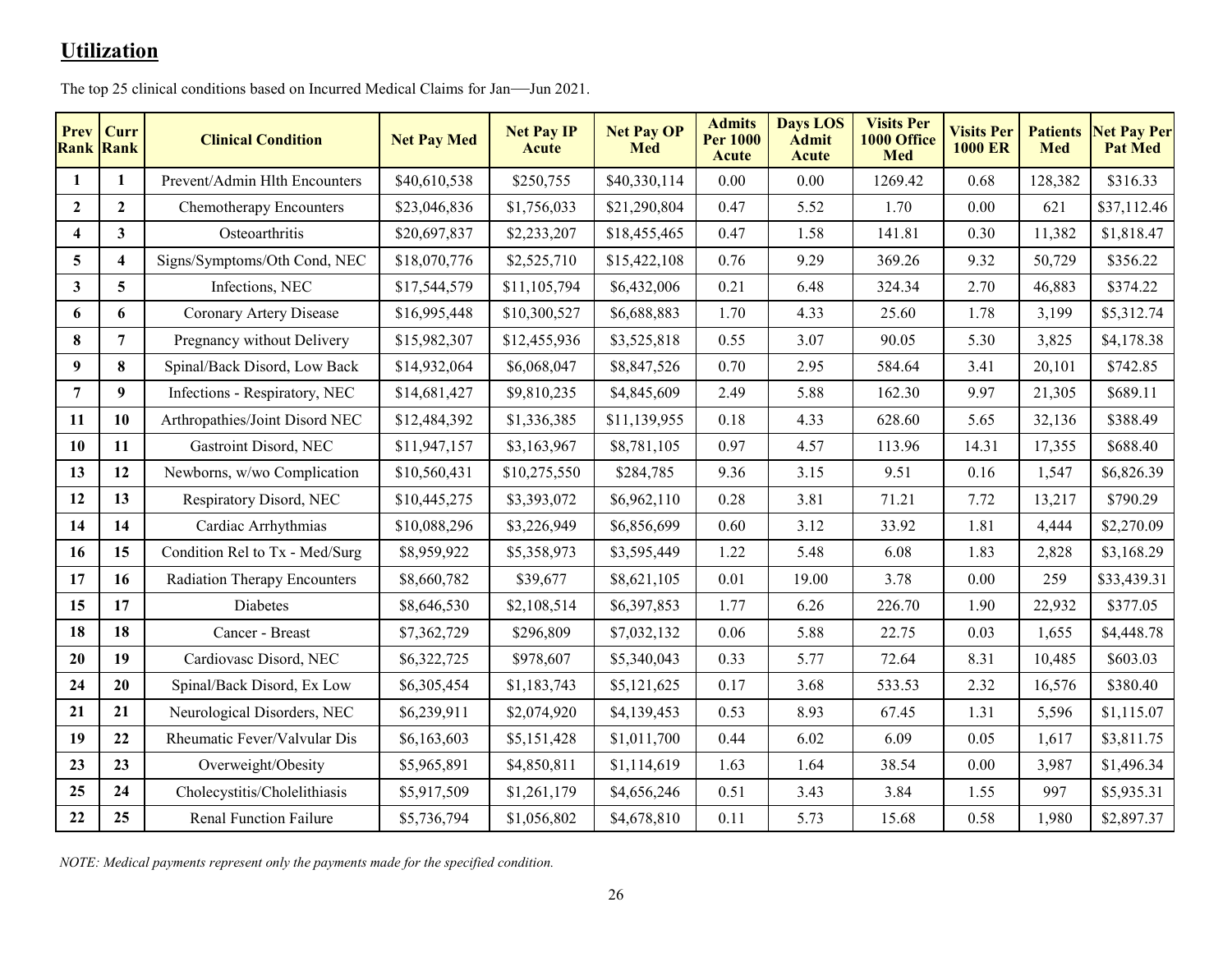#### **Utilization** *(continued)*

In Summary, the top clinical conditions represent more than 59.69% of total Paid Medical Claims for all clinical conditions.

| <b>Summary</b>                                                         | <b>Net Pay Med</b> | <b>Net Pay IP</b><br><b>Acute</b> | <b>Net Pay OP</b><br><b>Med</b> | <b>Admits Per</b><br>1000 Acute | <b>Days LOS</b><br><b>Admit Acute</b> | <b>Visits Per 1000 Visits Per</b><br><b>Office Med</b> | <b>1000 ER</b> |
|------------------------------------------------------------------------|--------------------|-----------------------------------|---------------------------------|---------------------------------|---------------------------------------|--------------------------------------------------------|----------------|
| Top Clinical Conditions                                                | \$314,369,212      | \$102,263,629                     | \$211,572,021                   | 25.51                           | 5.20                                  | 4,823.41                                               | 80.97          |
| <b>All Clinical Conditions</b>                                         | \$526,654,835      | \$160,553,726                     | \$364,793,035                   | 56.02                           | 5.09                                  | 9,231.36                                               | 176.30         |
| <b>Top Clinical Conditions</b><br>as Pct of All Clinical<br>Conditions | 59.69%             | 63.69%                            | 58.00%                          | 45.53%                          | 102.04%                               | 52.25%                                                 | 45.92%         |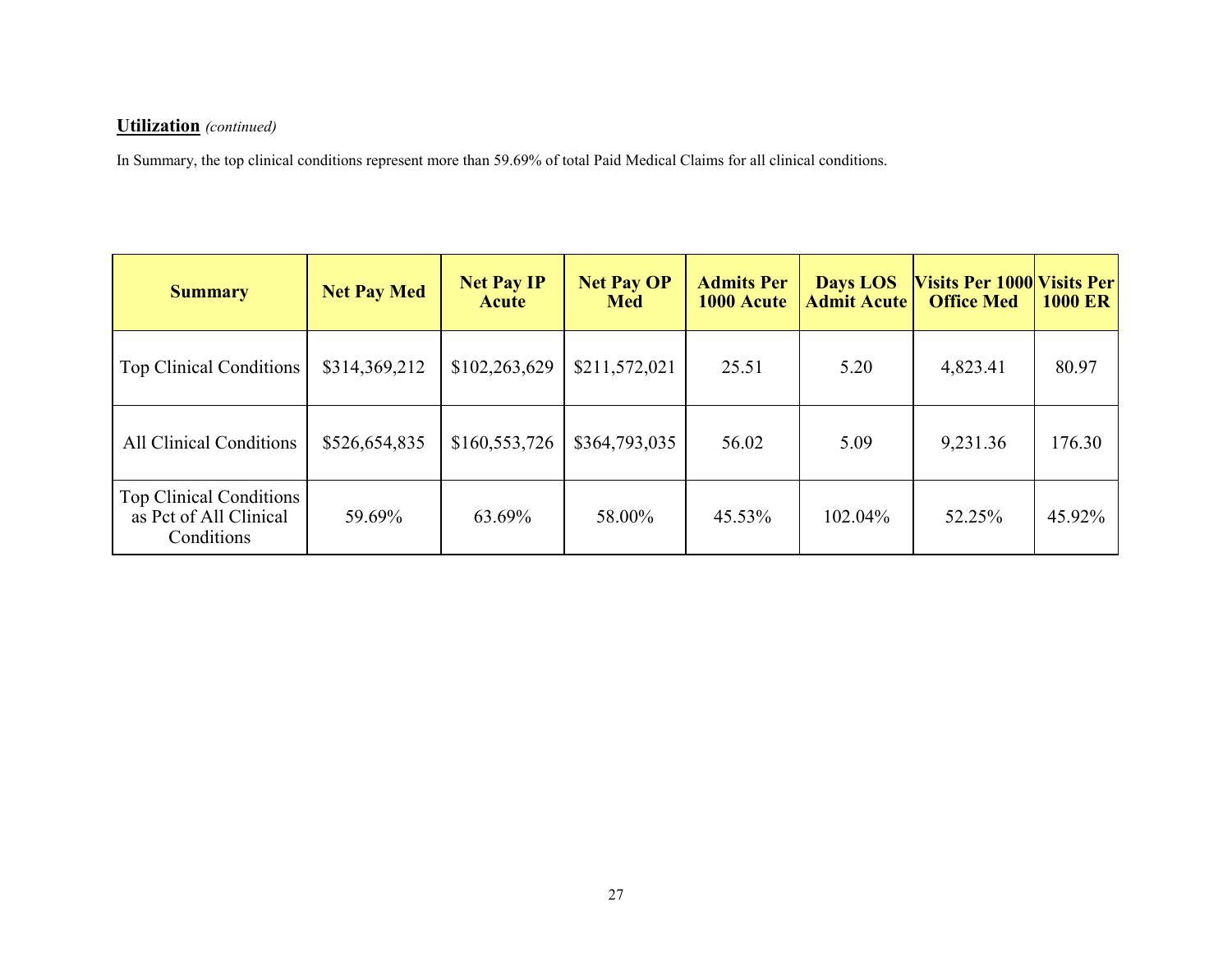## **Claims Lag Analysis**

The following claims lag information is based on Incurred Medical Claims from Jan—Jun 2021.

| Plan                       | Number of<br><b>Medical Claims</b> | <b>Avg Days Lag</b><br>Per Claim | % Claims Paid<br><b>Within 30 Days</b> | % Claims Paid<br><b>Within 60 Days</b> | % Claims Paid<br><b>Within 90 Days</b> |
|----------------------------|------------------------------------|----------------------------------|----------------------------------------|----------------------------------------|----------------------------------------|
| LivingWell CDHP            | 2,471,466                          | 19                               | 87.11%                                 | 96.18%                                 | 99.09%                                 |
| LivingWell PPO             | 1,528,817                          | 19                               | 87.23%                                 | 96.35%                                 | 99.12%                                 |
| LW Limited High Deductible | 22,283                             | 27                               | 78.55%                                 | 92.75%                                 | 97.64%                                 |
| Living Well Basic CDHP     | 141,651                            | 20                               | 85.09%                                 | 95.20%                                 | 98.83%                                 |
| Missing                    | 12,290                             | 27                               | 76.73%                                 | 94.25%                                 | 97.79%                                 |
| All Plans                  | 4,176,507                          | 19                               | 86.92%                                 | 96.14%                                 | 99.05%                                 |

*\*Missing means the claims could not be tagged to a specific plan.*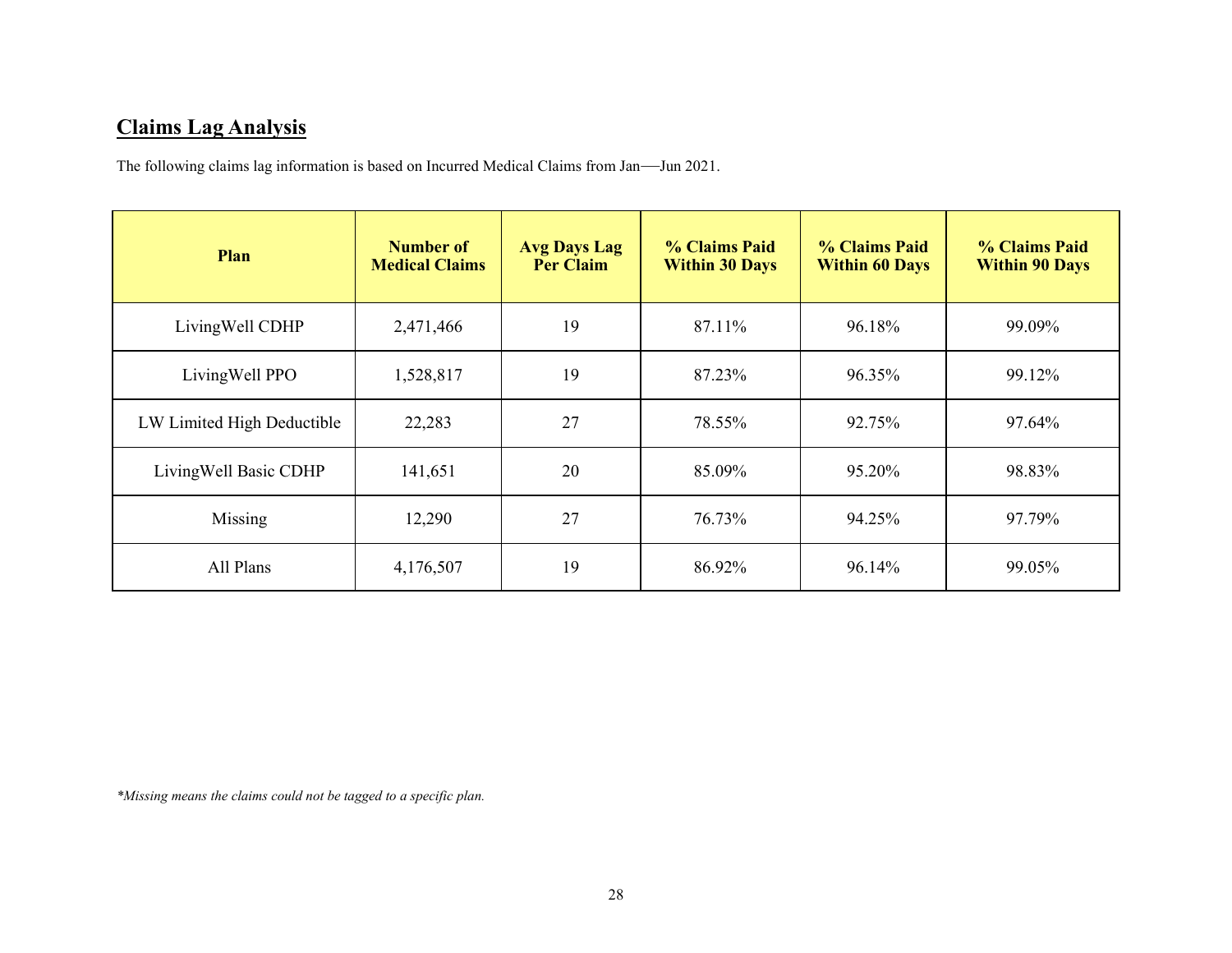## **Claims Lag Analysis** *(continued)*

|                      |                 |                 | <b>Month Paid</b> |                 |                 |                 |
|----------------------|-----------------|-----------------|-------------------|-----------------|-----------------|-----------------|
| <b>Service Month</b> | <b>Oct 2020</b> | <b>Nov 2020</b> | <b>Dec 2020</b>   | <b>Jan 2021</b> | <b>Feb 2021</b> | <b>Mar 2021</b> |
| Jul 2020             | \$5,667,643.45  | \$2,141,609.06  | \$912,808.49      | \$922,225.75    | \$430,877.56    | \$272,886.55    |
| Aug 2020             | \$22,140,151.62 | \$5,211,529.71  | \$3,590,369.24    | \$1,836,078.33  | \$577,539.31    | \$845,530.02    |
| Sep 2020             | \$46,844,720.65 | \$26,730,256.00 | \$7,154,189.71    | \$2,165,937.01  | \$2,076,893.39  | \$951,080.94    |
| Oct 2020             | \$57,971,312.89 | \$53,127,740.30 | \$27,158,978.00   | \$5,848,903.58  | \$2,573,122.86  | \$1,031,753.50  |
| Nov 2020             | \$7,891.97      | \$54,250,795.76 | \$61,954,319.53   | \$14,028,782.97 | \$5,790,067.80  | \$3,441,330.30  |
| Dec 2020             | \$0.00          | \$24,549.70     | \$69,486,000.49   | \$54,812,866.75 | \$25,170,533.66 | \$8,488,489.14  |
| Jan 2021             | \$0.00          | \$0.00          | \$21,355.71       | \$43,353,693.98 | \$41,496,897.80 | \$23,390,415.75 |
| Feb 2021             | \$0.00          | \$0.00          | \$0.00            | \$32,011.52     | \$44,017,713.78 | \$46,570,907.53 |
| Mar 2021             | \$0.00          | \$0.00          | \$0.00            | \$0.00          | \$24,631.07     | \$61,418,372.80 |
| Apr 2021             | \$0.00          | \$0.00          | \$0.00            | \$0.00          | \$0.00          | \$10,809.20     |
| May 2021             | \$0.00          | \$0.00          | \$0.00            | \$0.00          | \$0.00          | \$0.00          |
| Jun 2021             | \$0.00          | \$0.00          | \$0.00            | \$0.00          | \$0.00          | \$0.00          |

The following claims lag information is based on all claims (**Medical and Pharmacy**) incurred and paid during the most recent rolling year.

|                      | <b>Month Paid</b> |                 |                 |                 |                 |                 |  |
|----------------------|-------------------|-----------------|-----------------|-----------------|-----------------|-----------------|--|
| <b>Service Month</b> | <b>Apr 2021</b>   | <b>May 2021</b> | <b>Jun 2021</b> | <b>Jul 2021</b> | <b>Aug 2021</b> | <b>Sep 2021</b> |  |
| Jul 2020             | \$75,993.86       | $(\$58,093.05)$ | \$142,663.89    | \$90,441.48     | \$40,884.89     | \$11,798.88     |  |
| Aug 2020             | \$29,043.37       | \$200,793.92    | \$292,334.22    | \$100,575.87    | \$141,301.03    | \$32,910.73     |  |
| Sep 2020             | \$261,054.24      | \$21,223.42     | \$92,773.95     | (\$139,044.81)  | \$230,990.46    | \$29,935.91     |  |
| Oct 2020             | \$924,818.91      | \$492,573.35    | \$927,340.72    | \$200,307.71    | \$105,330.28    | \$79,226.03     |  |
| Nov 2020             | \$1,420,538.27    | \$297,770.66    | \$338,073.56    | \$96,161.64     | \$289,130.98    | \$1,050,678.89  |  |
| Dec 2020             | \$2,620,515.19    | \$1,421,137.13  | \$1,428,350.36  | \$602,252.91    | \$141,384.87    | \$288,317.01    |  |
| Jan 2021             | \$5,485,168.60    | \$2,126,188.94  | \$2,053,673.70  | \$846,112.92    | \$1,188,678.82  | \$759,864.60    |  |
| Feb 2021             | \$14,069,042.32   | \$3,897,398.04  | \$3,933,091.79  | \$1,507,695.93  | \$2,977,311.84  | \$142,561.91    |  |
| Mar 2021             | \$47,821,507.26   | \$17,326,973.30 | \$4,965,186.41  | \$1,729,849.51  | \$1,810,288.81  | \$745,168.16    |  |
| Apr 2021             | \$55,291,713.52   | \$46,402,539.63 | \$24,396,209.87 | \$3,890,905.65  | \$2,772,636.86  | \$1,213,564.80  |  |
| May 2021             | \$7,675.10        | \$51,803,070.76 | \$52,414,740.00 | \$20,256,184.95 | \$6,319,435.85  | \$1,539,797.05  |  |
| Jun 2021             | \$0.00            | \$36,542.50     | \$65,406,767.19 | \$55,179,864.04 | \$19,100,424.82 | \$5,072,830.71  |  |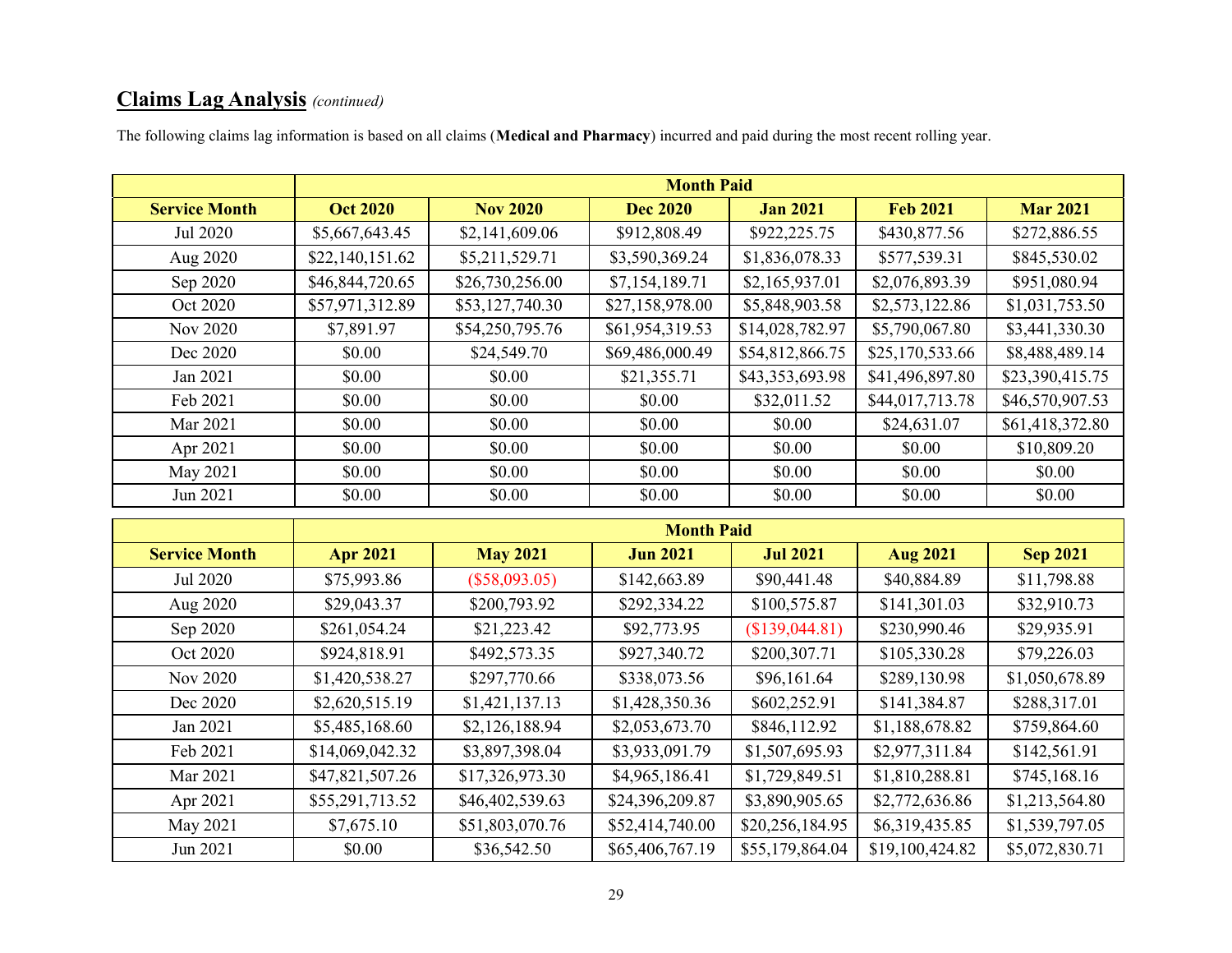## **Claims Distribution Based on Age/Gender**

The following is based on Incurred Medical and Pharmacy Claims from Jan—Jun 2021.

|                  |                    | <b>Female</b>                                     |                                     | <b>Male</b>        |                              |                                     |  |
|------------------|--------------------|---------------------------------------------------|-------------------------------------|--------------------|------------------------------|-------------------------------------|--|
| <b>Age Group</b> | <b>Members Avg</b> | <b>Net Pay Med and</b><br>$\mathbf{R} \mathbf{x}$ | <b>Net Pay Per</b><br><b>Member</b> | <b>Members Avg</b> | <b>Net Pay Med and</b><br>Rx | <b>Net Pay Per</b><br><b>Member</b> |  |
| Ages $\lt 1$     | 1,047              | \$6,280,120.50                                    | \$5,997.25                          | 1,056              | \$9,772,517.53               | \$9,255.74                          |  |
| Ages $1-4$       | 4,946              | \$6,213,050.10                                    | \$1,256.13                          | 5,218              | \$5,219,742.94               | \$1,000.37                          |  |
| Ages 5-9         | 7,593              | \$7,997,905.18                                    | \$1,053.40                          | 7,969              | \$6,396,980.65               | \$802.73                            |  |
| Ages 10-14       | 9,200              | \$9,625,096.54                                    | \$1,046.19                          | 9,656              | \$10,407,267.37              | \$1,077.80                          |  |
| Ages 15-17       | 6,274              | \$10,495,375.15                                   | \$1,672.93                          | 6,383              | \$8,182,789.49               | \$1,281.97                          |  |
| Ages 18-19       | 4,058              | \$6,453,281.71                                    | \$1,590.39                          | 4,150              | \$4,358,968.08               | \$1,050.27                          |  |
| Ages 20-24       | 10,286             | \$19,789,254.82                                   | \$1,923.96                          | 9,886              | \$10,983,469.15              | \$1,110.99                          |  |
| Ages 25-29       | 8,223              | \$19,125,404.72                                   | \$2,325.84                          | 4,949              | \$6,517,015.54               | \$1,316.92                          |  |
| Ages 30-34       | 8,780              | \$22,112,414.79                                   | \$2,518.40                          | 5,005              | \$6,724,509.24               | \$1,343.60                          |  |
| Ages 35-39       | 10,714             | \$29,486,851.42                                   | \$2,752.18                          | 6,291              | \$10,878,945.15              | \$1,729.38                          |  |
| Ages 40-44       | 12,371             | \$39,944,562.75                                   | \$3,228.80                          | 7,494              | \$14,994,476.96              | \$2,001.00                          |  |
| Ages 45-49       | 13,702             | \$49,759,382.57                                   | \$3,631.54                          | 8,709              | \$26,316,199.11              | \$3,021.72                          |  |
| Ages 50-54       | 15,253             | \$64,170,199.14                                   | \$4,206.96                          | 9,915              | \$37,675,081.43              | \$3,799.87                          |  |
| Ages 55-59       | 16,650             | \$77,331,798.31                                   | \$4,644.51                          | 10,641             | \$54,033,506.48              | \$5,078.02                          |  |
| Ages 60-64       | 18,676             | \$96,624,868.39                                   | \$5,173.88                          | 11,329             | \$72,001,006.23              | \$6,355.65                          |  |
| Ages 65-74       | 2,663              | \$16,015,970.62                                   | \$6,014.26                          | 2,287              | \$18,737,003.70              | \$8,194.62                          |  |
| Ages 75-84       | 163                | \$1,168,028.52                                    | \$7,173.15                          | 165                | \$1,888,148.34               | \$11,420.25                         |  |
| Ages $85+$       | $\overline{2}$     | \$1,592.44                                        | \$796.22                            | 10                 | \$28,976.34                  | \$2,946.75                          |  |
| <b>Total</b>     | 150,601            | \$482,595,157.67                                  | \$3,204.47                          | 111,111            | \$305,116,603.73             | \$2,746.06                          |  |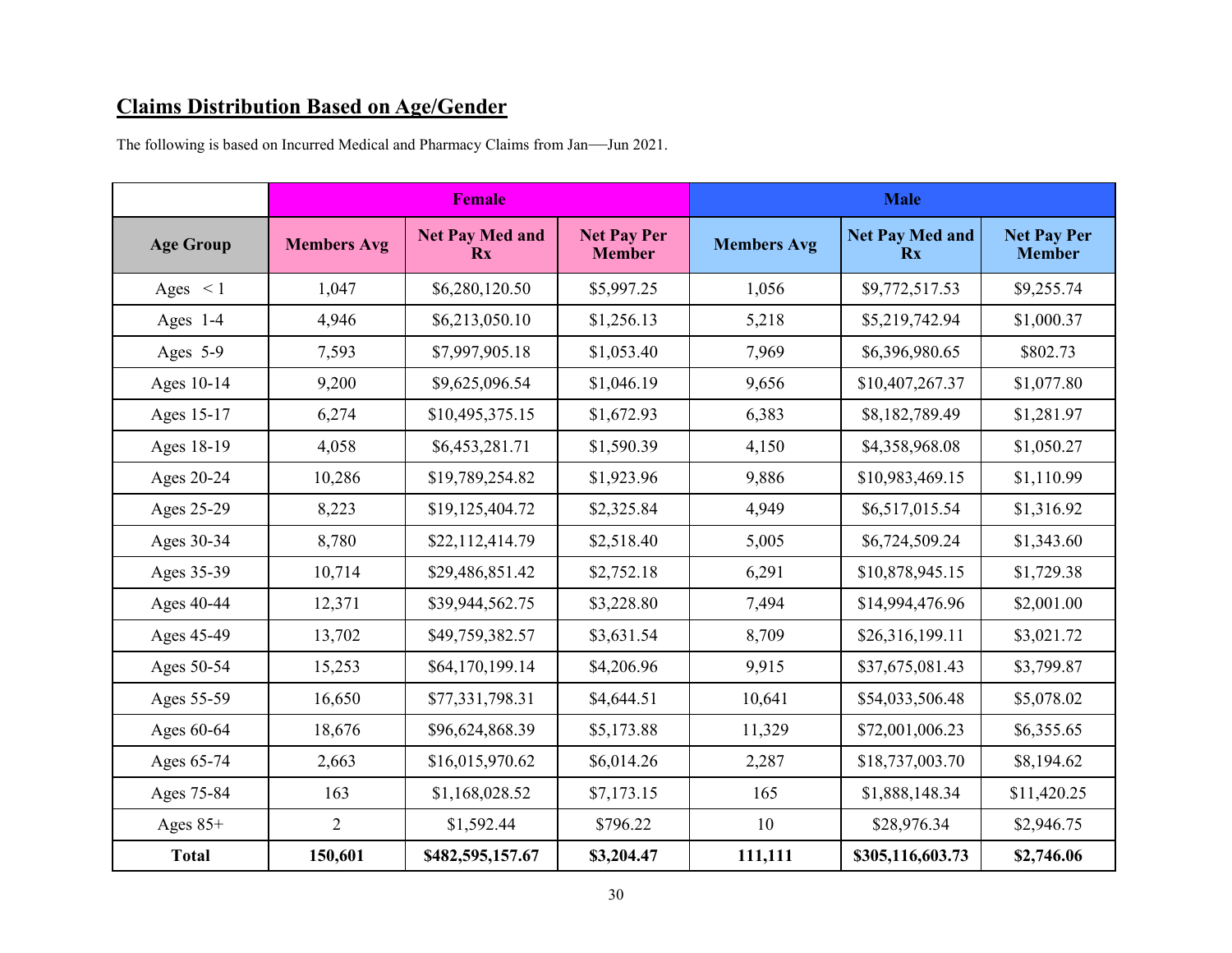## **Allowed Amount Distribution by Member Count**

The following table shows the distribution of members for whom the amounts of charges within the specified ranges were allowed. The data appears for the years of 2014—2020 and year to date for 2021.

| <b>Allowed Amount</b>       | 2014    | 2015           | 2016           | 2017         | 2018    | 2019    | 2020    | 2021           |
|-----------------------------|---------|----------------|----------------|--------------|---------|---------|---------|----------------|
| less than $0.00$            | 22      | $\overline{4}$ | $\overline{2}$ | $\mathbf{1}$ | 5       | 19      | 8       | $\overline{0}$ |
| $$0.00 - $499.99$           | 66,180  | 72,760         | 72,608         | 71,180       | 69,962  | 67,326  | 72,546  | 95,576         |
| \$500.00 - \$999.99         | 39,137  | 39,862         | 40,982         | 41,563       | 42,897  | 41,393  | 41,374  | 38,497         |
| $$1,000.00 - $1,999.99$     | 43,065  | 41,247         | 40,963         | 42,085       | 43,484  | 43,528  | 42,219  | 34,025         |
| \$2,000.00 - \$4,999.99     | 51,911  | 49,217         | 48,716         | 49,648       | 50,026  | 50,761  | 47,735  | 33,321         |
| $$5,000.00 - $9,999.99$     | 29,515  | 26,834         | 27,302         | 26,817       | 27,360  | 27,909  | 25,275  | 16,536         |
| $$10,000.00 - $14,999.99$   | 12,825  | 11,369         | 11,647         | 12,107       | 12,430  | 12,825  | 11,975  | 6,602          |
| $$15,000.00 - $19,999.99$   | 6,755   | 5,605          | 6,152          | 6,389        | 6,799   | 7,361   | 7,119   | 3,449          |
| \$20,000.00 - \$29,999.99   | 6,374   | 5,612          | 5,909          | 6,229        | 6,841   | 7,132   | 7,011   | 3,512          |
| \$30,000.00 - \$49,999.99   | 5,272   | 4,475          | 4,841          | 5,064        | 5,389   | 5,955   | 5,606   | 3,258          |
| \$50,000.00 - \$74,999.99   | 2,520   | 2,225          | 2,347          | 2,673        | 2,779   | 3,014   | 2,878   | 1,295          |
| \$75,000.00 - \$99,999.99   | 1,037   | 944            | 1,115          | 1,201        | 1,329   | 1,455   | 1,420   | 593            |
| \$100,000.00 - \$149,999.99 | 846     | 777            | 886            | 959          | 1,046   | 1,164   | 1,215   | 495            |
| \$150,000.00 - \$199,999.99 | 344     | 320            | 330            | 369          | 442     | 507     | 481     | 221            |
| \$200,000.00 - \$249,999.99 | 179     | 148            | 174            | 168          | 206     | 213     | 253     | 95             |
| over \$249,999.99           | 326     | 231            | 252            | 292          | 318     | 398     | 466     | 110            |
| <b>Total</b>                | 266,308 | 261,630        | 264,226        | 266,745      | 271,313 | 270,960 | 267,581 | 237,585        |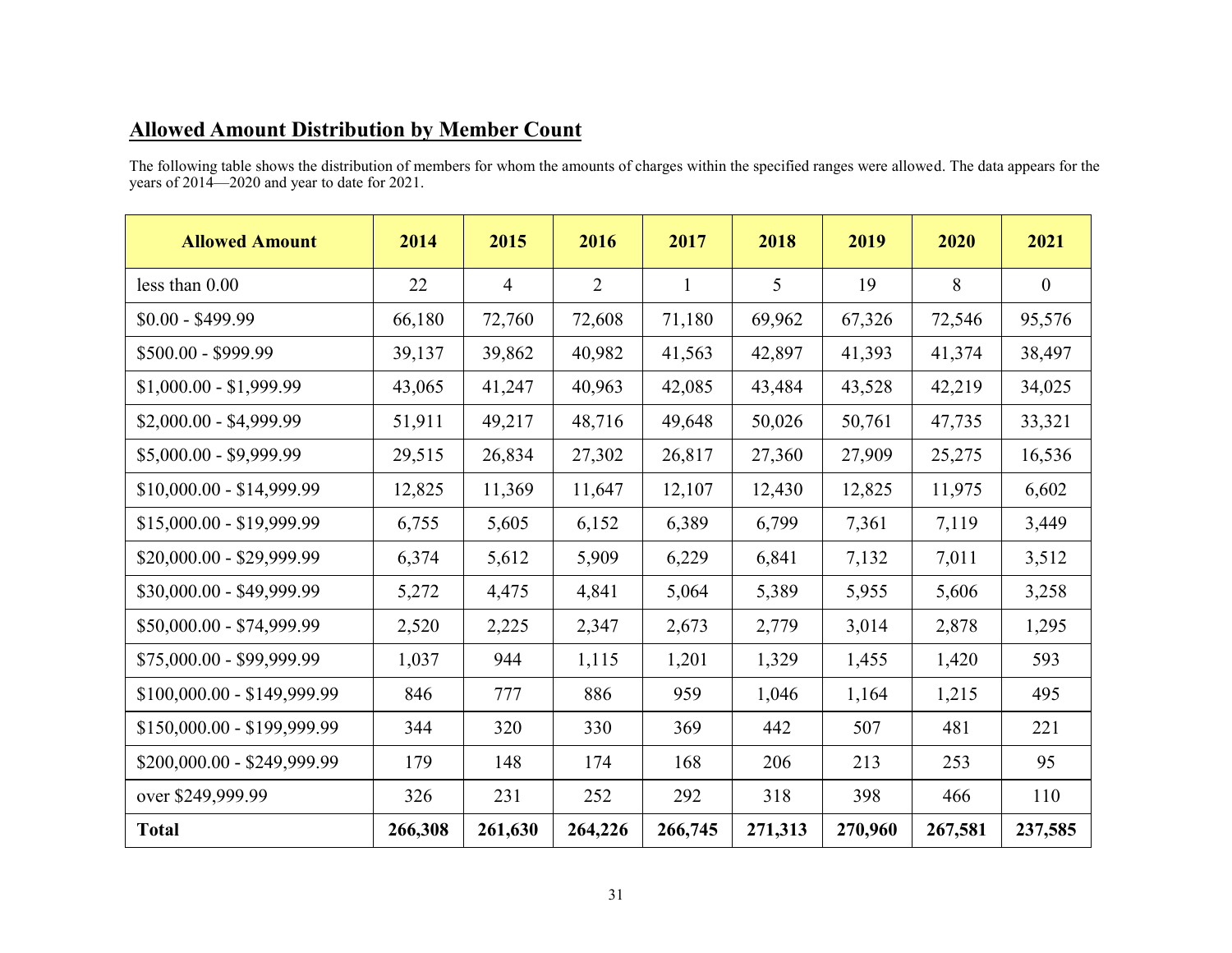## **Summary of Enrollment and Claims**

| <b>Time Period</b> | <b>Members</b> | <b>Net Pay Med</b><br>and Rx | <b>Net Pay Med</b> | <b>Net Pay Rx</b> | <b>Claims Paid</b> | <b>Claims Paid</b><br><b>Med</b> | <b>Scripts Rx</b> |
|--------------------|----------------|------------------------------|--------------------|-------------------|--------------------|----------------------------------|-------------------|
| Jul 2020           | 264,578        | \$144,848,613.40             | \$99,859,998.80    | \$44,988,614.60   | 676,315            | 329,050                          | 339,673           |
| Aug 2020           | 262,892        | \$141,863,508.74             | \$97,845,256.13    | \$44,018,252.61   | 641,828            | 305,085                          | 329,076           |
| Sep 2020           | 261,176        | \$144,594,510.29             | \$99,183,529.91    | \$45,410,980.38   | 650,339            | 303,306                          | 338,876           |
| Oct 2020           | 263,509        | \$150,491,311.34             | \$103,766,026.78   | \$46,725,284.56   | 703,206            | 336,473                          | 358,541           |
| Nov 2020           | 263,459        | \$142,976,274.77             | \$97,125,496.79    | \$45,850,777.98   | 649,345            | 310,584                          | 331,292           |
| Dec 2020           | 263,076        | \$164,488,339.20             | \$114,266,421.94   | \$50,221,917.26   | 687,217            | 323,782                          | 355,796           |
| Jan 2021           | 262,533        | \$121,457,643.03             | \$83,084,369.55    | \$38,373,273.48   | 642,307            | 319,028                          | 315,764           |
| Mar 2021           | 262,161        | \$136,201,068.34             | \$89,755,868.82    | \$46,445,199.52   | 721,998            | 341,761                          | 371,901           |
| Feb 2021           | 262,148        | \$117,393,854.56             | \$79,497,863.31    | \$37,895,991.25   | 574,863            | 267,217                          | 300,120           |
| Apr 2021           | 261,566        | \$134,217,220.41             | \$88,182,725.92    | \$46,034,494.49   | 664,986            | 313,501                          | 342,883           |
| May 2021           | 261,143        | \$132,542,031.05             | \$87,941,640.08    | \$44,600,390.97   | 622,991            | 286,258                          | 328,409           |
| Jun 2021           | 260,738        | \$145,899,944.01             | \$98,192,367.32    | \$47,707,576.69   | 681,611            | 322,402                          | 350,579           |

The following provides a summary of members, Incurred Medical Claims and Incurred Pharmacy Claims for the most recent rolling year.

*NOTE: Includes run out data from all Carriers*

The following illustrates the change in incurred claims (includes Medical and Pharmacy) by rolling year.

| <b>Time Period</b>  | <b>Members</b> | <b>Total Medical and Rx Claims</b> | <b>Total Medical Claims</b> | <b>Total Rx Claims</b> |
|---------------------|----------------|------------------------------------|-----------------------------|------------------------|
| Jul 2020 - Jun 2021 | 262,415        | \$1,683,046,891                    | \$1,144,761,813             | \$538,285,078          |
| Jul 2019 - Jun 2020 | 264,352        | \$1,583,405,661                    | \$1,072,893,345             | \$510,512,316          |
| % Change (Roll Yrs) | $-0.73\%$      | $6.29\%$                           | $6.70\%$                    | 5.44%                  |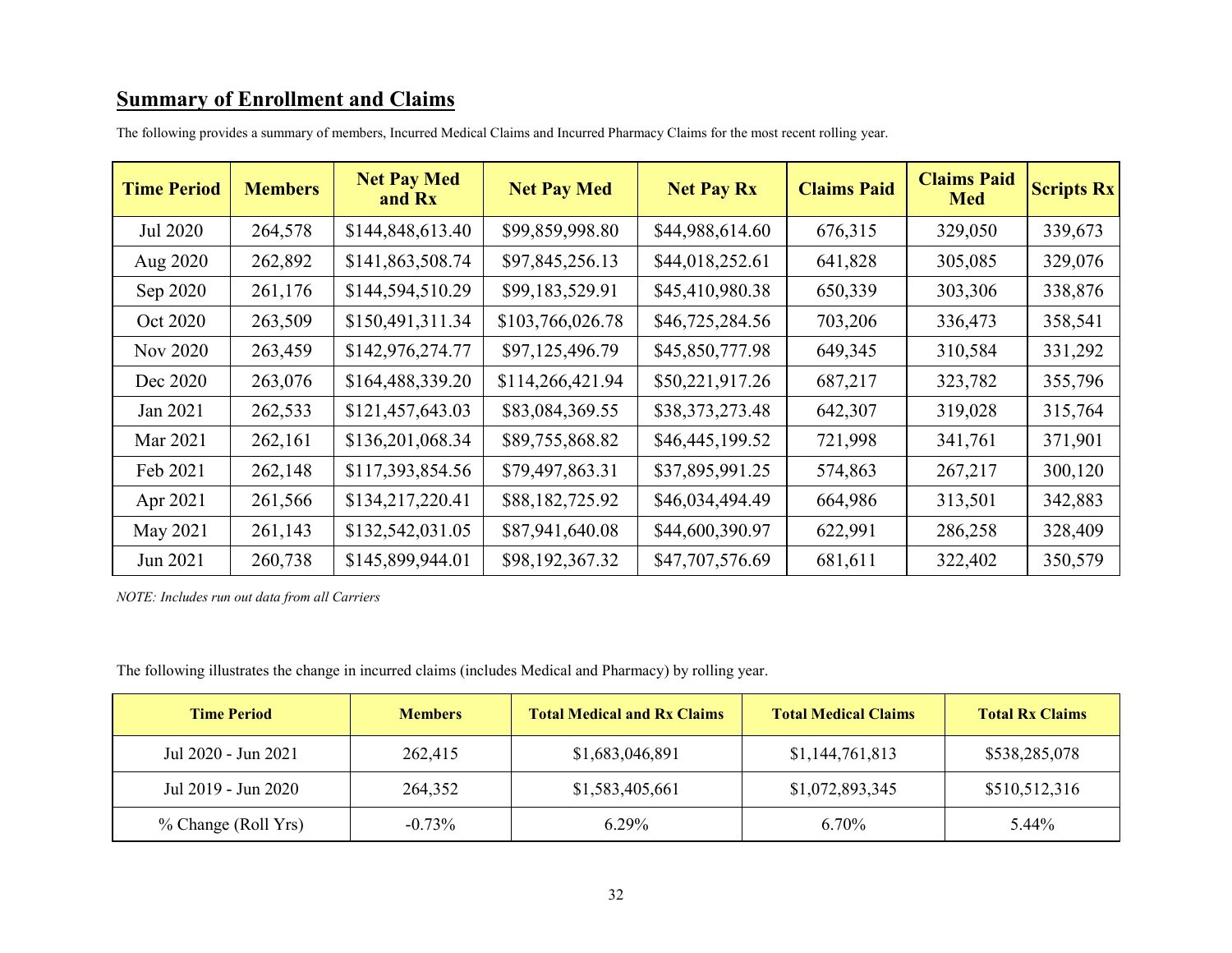#### **Appendix A**

The Department of Employee Insurance (DEI) is pleased to provide an analysis of the Kentucky Employees' Health Plan for members of the Kentucky Group Health Insurance Board (KGHIB).

It is the Department's intent to update this information on a monthly basis in an effort to provide current information about Kentucky's Health Insurance Program.

This report is compiled using Advantage Suite, which is DEI's health insurance information management system. IBM Watson Health warehouses enrollment and claims data on behalf of the KEHP. Enrollment data is provided by DEI while claims data is provided by KEHP's Medical and Pharmacy administrators

Claims information may be analyzed by either "incurred" or "paid" dates. "Incurred" reports specify paid amounts for claims that were incurred in a specified timeframe. Due to the lag time in submittal and payment of claims, historical reports that are based on incurred claims may change significantly with each new database update since additional incurred claims will be added. "Paid" claims reports specify the paid amount for claims regardless of when the claims may have been incurred. Unless otherwise specified, data contained in this report are based on "incurred" claims.

Enrollment in the KEHP changes on a daily basis due to a variety of reasons such as: new hires, adding and dropping dependents, marriage, divorce, Medicare eligibility, etc. Therefore, Advantage Suite is dealing with a fluid enrollment base. Also, each carrier processes claims slightly differently. During 2019, Advantage Suite processed enrollment information for a total of 263,771 members as well as 8,140,840 claims (3,671,772 Medical claims and 4,372,489 prescriptions) from different carriers. When dealing with such large numbers it is impossible to tag every claim to a corresponding group, carrier, service type, etc. While the tagging rate for the KEHP data exceeds 99%, you may still see information on reports stated as "~Missing". This indicates any enrollment or claims that could not be "tagged" by Advantage Suite.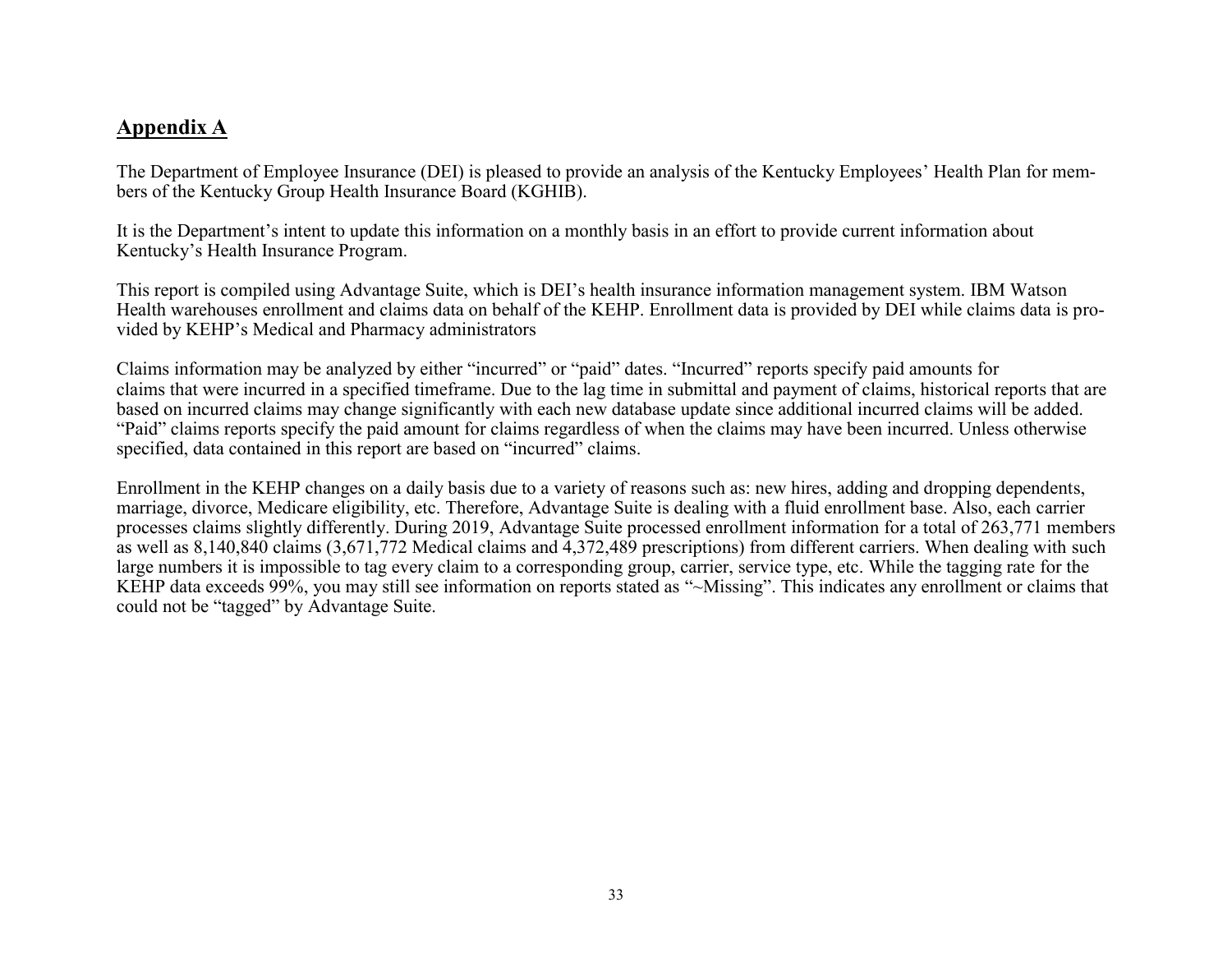#### **Appendix B—Definitions**

- *Allowed Amount* is the amount of submitted charges eligible for payment for all claims. It is the amount eligible after applying pricing guidelines, but before deducting third party, co-payment, coinsurance, or deductible amounts.
- *Carrier* refers to claims listed by carrier. (Please note that CVS data is designated as Anthem).
- *Days Supply* is the number of days for which drugs were supplied for prescriptions filled. It represents the number of days of drug therapy covered by a prescription.
- *Employee* represents an individual eligible to participate in KEHP as a retiree, or by being employed by one of the agencies that participate with KEHP (example: state employee, school board, quasi agency, etc.). Employee may also be referred to as "planholder" or "contracts". Please note that Advantage Suite deals with Cross-Reference plans uniquely. Although there are in fact two "employees" Advantage Suite can only designate the planholder as an employee. Therefore, the Cross-Reference spouse is considered a dependent and all claims and utilization data related to that spouse is counted as a "member".
- *Generic Efficiency* means the number of prescriptions that are filled with a generic product as a percentage of the total number of prescriptions where a generic is available.
- *Group* is Kentucky Retirement System (KRS), Kentucky Teachers' Retirement System (TRS), State Employees, School Boards, or Other (includes: COBRA, Health Departments, KCTCS, and Quasi/Local Governments).
- *Incurred Claims* refer to paid amounts for claims that were incurred in a specified timeframe.
- *IP* refers inpatient procedures and/or claims.
- *LOS* refers to length of stay of an acute admission.
- *Mail Order* is computed as any script filled with a "days supply" of more than 30 days, regardless of the physical location where the prescription was filled.
- *Member* includes all employees plus any dependents that are covered through the KEHP. Members may also be referred to as "covered lives".
- *Member Cost per Script* is the average net amount paid per prescription filled per member (Net Pay Rx/Members).
- *Net Payment* is the net amount paid for all claims. It represents the amount after all pricing guidelines have been applied, and all third party, co-payment, coinsurance, and deductible amounts have been subtracted.
- *OOP* is the amount paid out-of-pocket by the member for facility, professional, and prescription drug services. This generally includes coinsurance, co-payment, and deductible amounts.
- *OP* refers to outpatient procedures and/or claims.
- *OP Rad* refers to outpatient radiology claims an/or patients.
- *Paid Claims* specify the paid amount for claims regardless of when the claims may have been incurred.
- *Patient Cost per Script* is the average net amount paid per prescription filled per patient (Net Pay Rx/Patients).
- *Patients* is the unique count of members who received facility, professional, or pharmacy services.
- *Plan* is Standard PPO, Standard CDHP, LivingWell Basic CDHP, LW High Deductible Plan, LivingWell PPO and Liv-